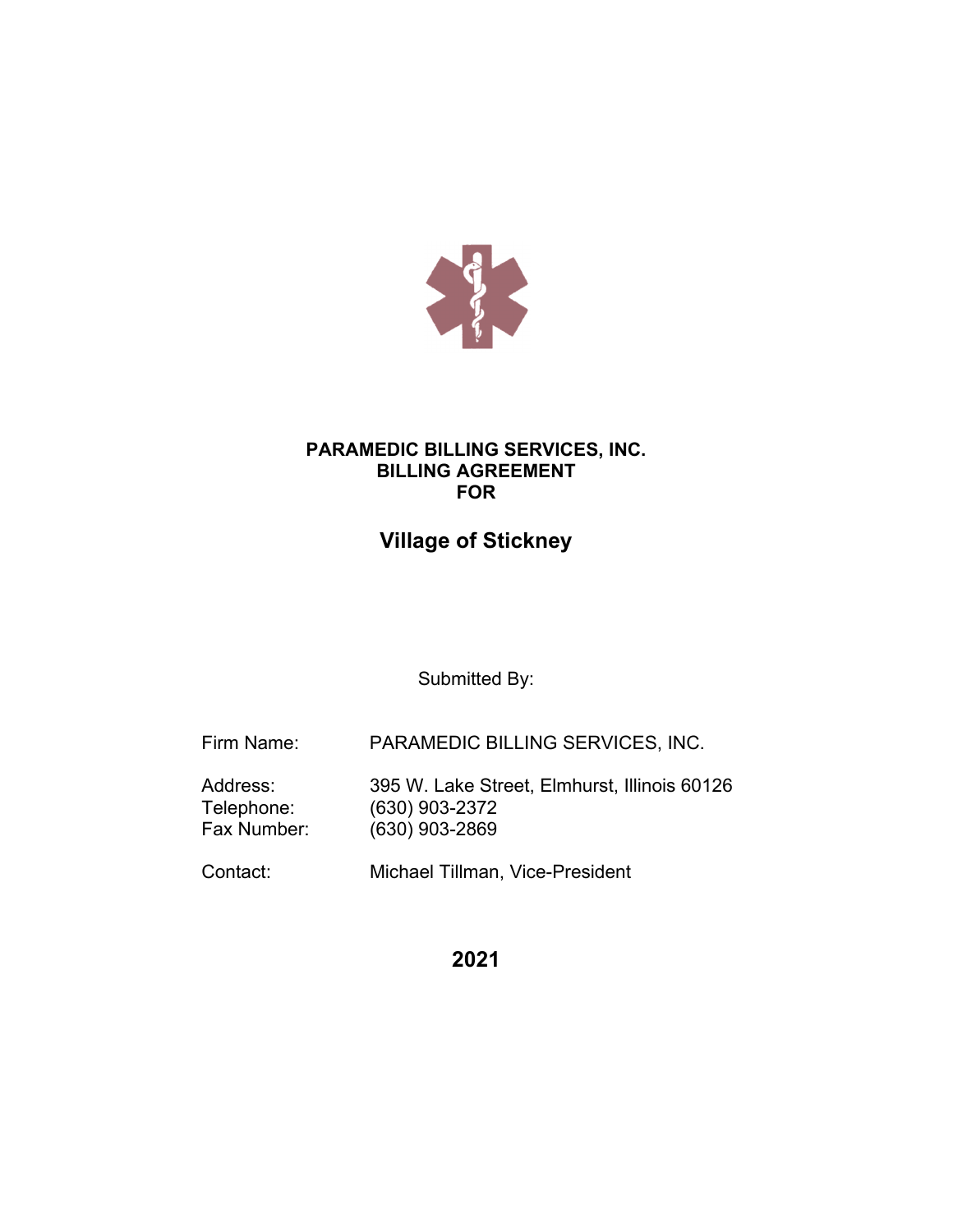## **SCOPE OF SERVICES**

The primary function of PARAMEDIC BILLING SERVICES, INC. pursuant to this Agreement is to bill individuals or entities on behalf of the Village of Stickney for fire, ambulance, or other services authorized under Stickney's ordinances and to collect funds directly from individuals, entities, guarantors, or third party payers, as applicable, for these services. PARAMEDIC BILLING SERVICES, INC. will be using information for billing processes from the official ambulance, fire or other reports submitted by the Village of Stickney to PARAMEDIC BILLING SERVICES, INC.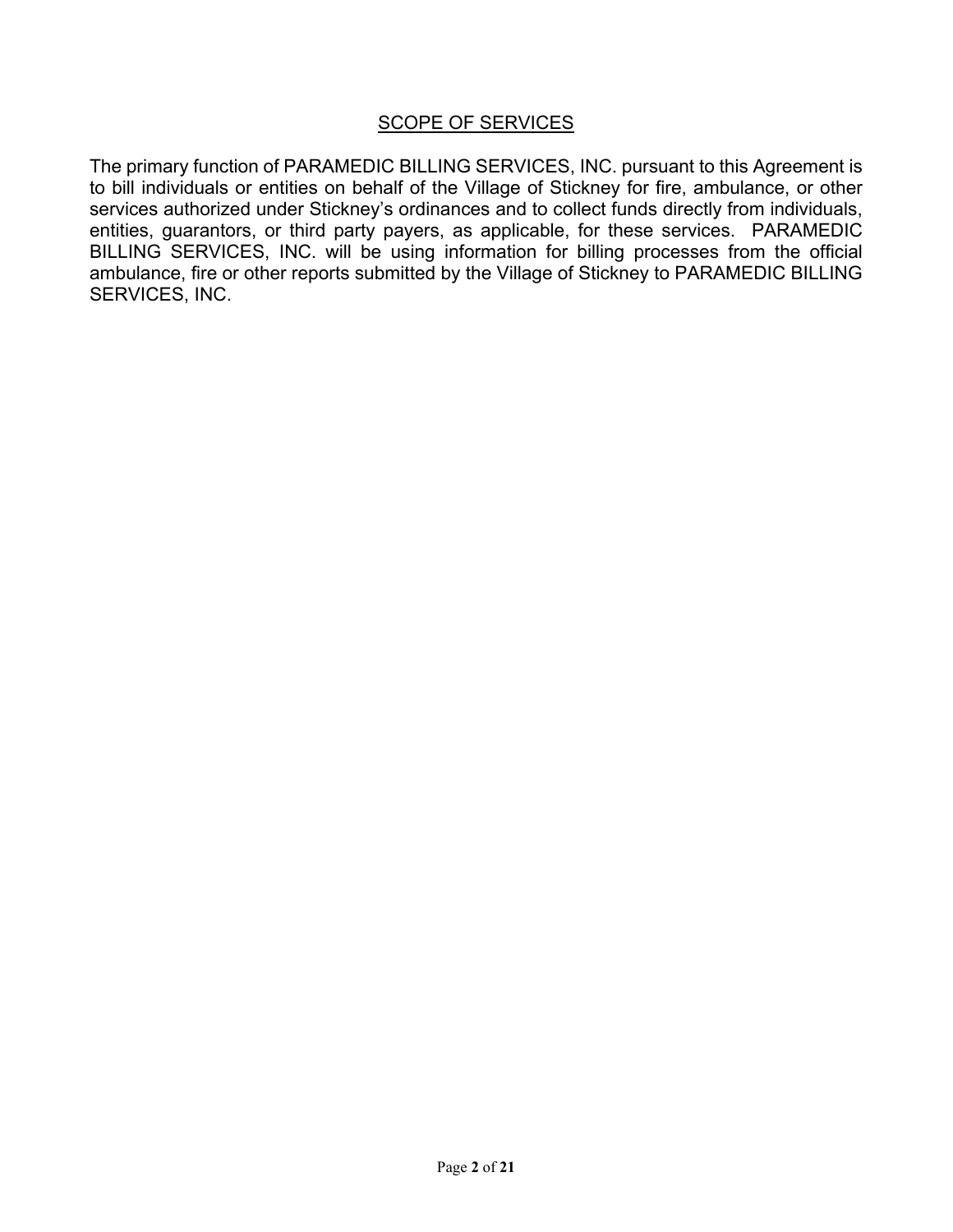## **BILLING AGREEMENT** FOR **Village of Stickney**

THIS AGREEMENT is made and entered into between the Village of Stickney (hereinafter referred to as "Client" or "Village"), located at 6533 Pershing Road, Stickney, Illinois, 60402 and Paramedic Billing Services, Inc. (hereinafter referred to as "PBS" or "Contractor"), located at 395 W. Lake Street, Elmhurst, IL 60126 each a "Party" and collectively "Parties" effective on the date of execution of the Agreement by Client.

## WITNESSETH:

WHEREAS, Client provides fire, ambulance, or other services authorized under Client's ordinances (hereinafter "Services") for the residents and visitors of its community and surrounding communities (hereinafter "Recipients"); and

WHEREAS, PBS is in the business of billing for Services; and

WHEREAS, Client and PBS desire that PBS handle all of the billing functions for Services provided by Client.

NOW, THEREFORE, in consideration of the mutual recitals and the promises contained herein and other good and valuable consideration, the sufficiency and receipt of which is hereby acknowledged by both Client and PBS, the Parties agree as follows:

- 1. Incorporation of Recitals. The recitals set forth above are hereby incorporated by reference into this Agreement and made a part hereof as if set forth in their entirety.
- 2. Incorporation of Attachments. All appendixes attached to this Agreement shall be incorporated and made part of the Agreement as if fully set forth in the Agreement.
- 3. Procedures. PBS shall prepare all bills and claim forms for Services provided by Client. Billing procedures shall be in accordance with the procedures set forth in the attached Appendix A. PBS shall send bills and claim forms to third party payers and/or to Recipients/Recipient guarantors, as appropriate. Client shall report all collections and Explanation of Benefits ("EOBs") to PBS on a timely basis, as provided in the attached Appendix A.
- 4. Billing Guidelines. PBS shall prepare all bills and claim forms for Services provided by Client pursuant to the Billing Guidelines set forth in the attached Appendix B.
- 5. Lockbox Account. Funds collected for Client by PBS shall be maintained in an account at a bank designated by Client and in the name of the Client.
- 6. Reports and Accounting. On or before the 15th day of each month that this Agreement is in effect, PBS shall provide Client with an accounting of all sums collected during the previous month, indicating the name of the Recipient, the date of service, the amount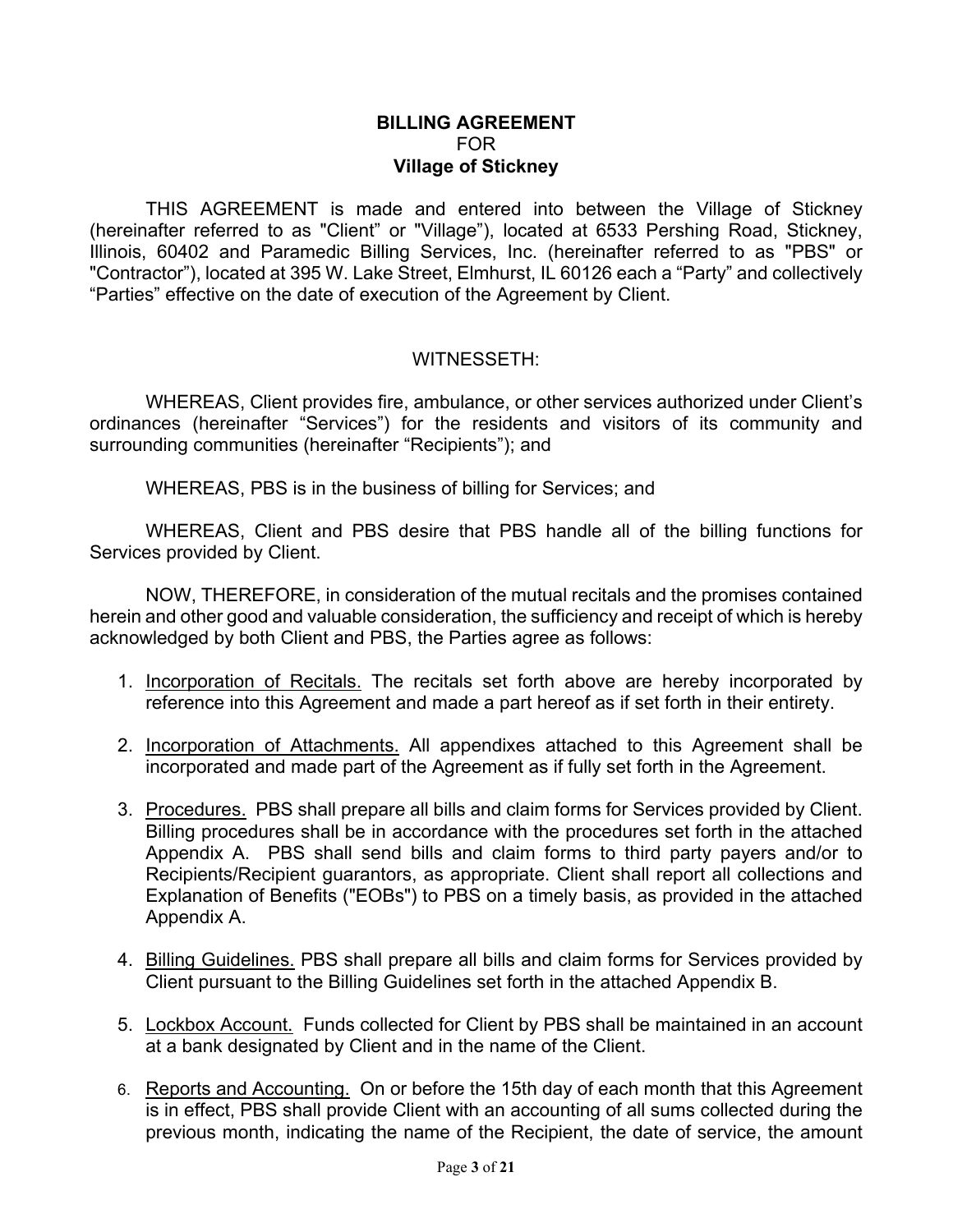billed and the amount collected. Upon request, PBS shall provide Client with additional information that is reasonably required to verify the accuracy of the accounting.

- 7. Administration. PBS shall be responsible for processing all documentation, as required under federal, state, and local law, regulation or guidance. If this Agreement or any documentation prepared in accordance with this Agreement is subject to or requested by any governmental agency, PBS shall have primary responsibility for complying with such request and shall truthfully respond to all agency requests, with notice to the Client, to the extent such notice is permitted by law or the applicable agency. If PBS receives any legal notices, demands, subpoenas, or summons in regard to this Agreement, to the extent allowed under law and deemed advisable by PBS counsel, PBS shall notify Client and give Client the opportunity to review and assist in a response. PBS shall keep adequate records at PBS's principal place. Client and its agents shall have the right to inspect such records and shall be given access to such records upon reasonable notice and at any reasonable time upon Client's request. This provision shall survive the termination of this Agreement. PBS shall preserve such books and records for the legally required time period. PBS further agrees to timely respond to Client's requests for information, including but not limited to information required by the Client to respond to a Freedom of Information Act Request.
- 8. Programming. PBS shall provide a separate and complete Accounts Receivable program within PBS's computer billing system for the exclusive purpose of collections for Client.
- 9. Guidelines. Client shall provide to PBS guidelines for sending the bills and claims. Client shall provide to PBS or authorize PBS to receive all information necessary to issue bills or claims.
- 10.Fees. Client shall pay PBS a fee of six percent (6%) for all payments collected based on the payments received in the preceding month, whether payment is made to PBS or sent directly by the payer to Client. When PBS sends claims to a third-party collection agency, Client shall pay the collection agency fee in addition to the fee due to PBS per this section. Client agrees to provide PBS with notice and documentation of any payments directly received by it within ten (10) calendar days of receipt of said payment. PBS shall issue invoices on or before the 15th (fifteenth) day of each month for the preceding month; if the 15<sup>th</sup> falls on a weekend or holiday, invoices shall be issued the next business day. Client agrees to pay each invoice within forty-five (45) calendar days.

Upon the Village's request and as part of the consideration of this Agreement, Contractor shall provide consulting services to the Village to assist with evaluating the Village's ambulance billing needs.

- 11.Billing in Name of Client. All the billing for Services shall be in the name of the Client and on its behalf, including indemnification from third-party payers.
- 12.Term. This Agreement shall commence as of the date of the execution of the Agreement by the Client and shall continue for three (3) years (hereinafter referred to as the "Initial Term") unless sooner terminated pursuant to this Agreement. This Agreement shall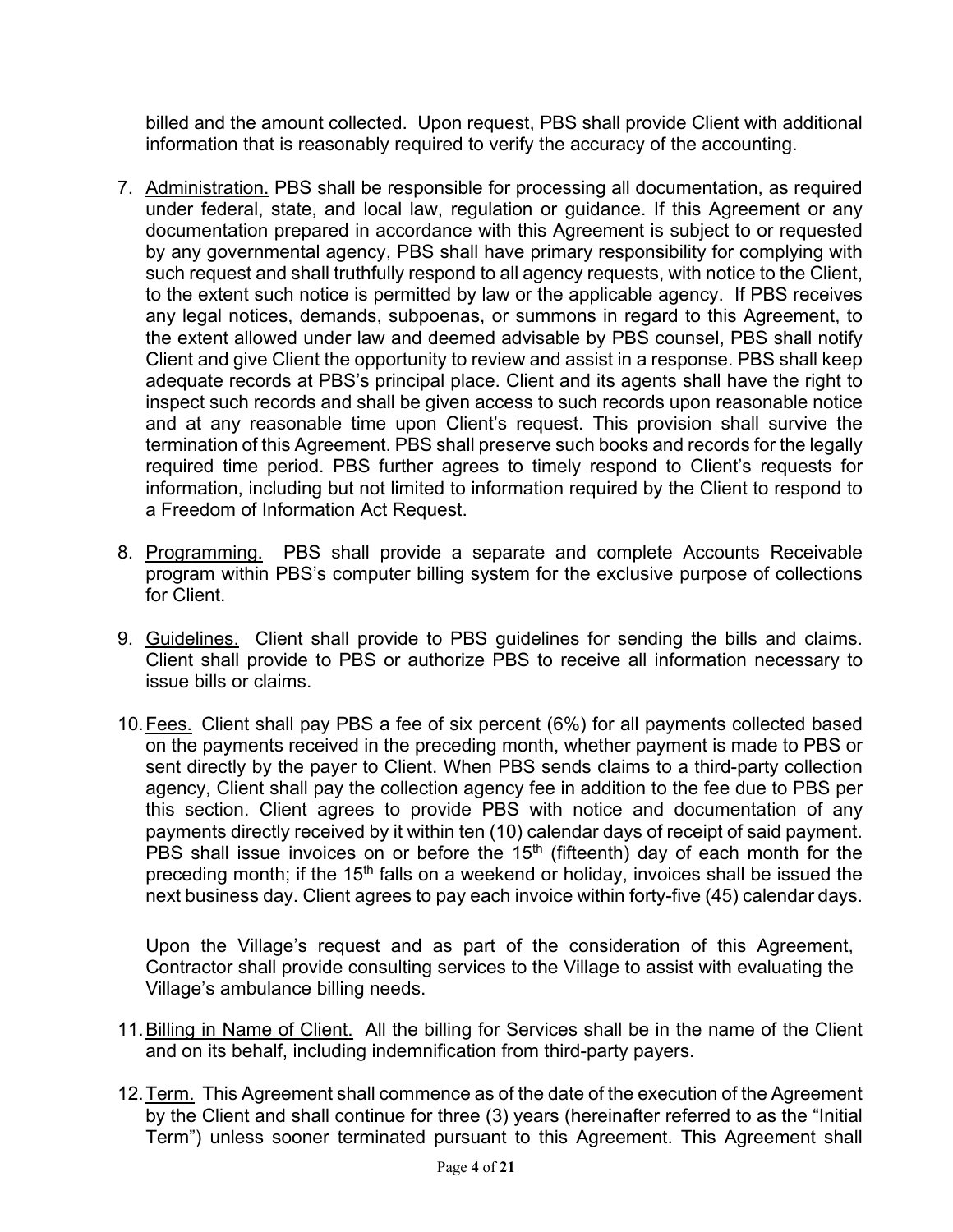automatically renew for additional one year terms pursuant to the same terms and conditions set forth herein, except as otherwise agreed to by the Parties, unless sooner terminated by the Parties.

- 13.Termination for Cause. Either Party shall have the right to terminate this Agreement immediately upon the filing of a petition of bankruptcy, assignment for the benefit of creditors or the issuance of a cease and desist order or other action by any appropriate state, federal or local governmental agency or court of competent jurisdiction, which prohibits or threatens to prohibit, in whole or in part, either Party from performing the services required under this Agreement.
- 14.Termination Without Cause. Termination of this Agreement by either Party for any reason will be effective with thirty (30) calendar days prior written notice. The Parties agree that the termination will only apply to the receipt of new accounts by Client. PBS will continue its efforts in collecting Recipient accounts already in its possession. PBS will also continue its efforts in collecting Recipient accounts already placed with any external agency. PBS shall assess a fee and pass on any collection agency fees as outlined in Section 10, "Fees", on any amounts paid to Client for payment of a claim placed with any external agency regardless of whether the fee was directly obtained by the external agency.
- 15.Protection of Recipient Information. All records relating to Services rendered by Client, including but not limited to protected health information (PHI) as defined under the Health Insurance Portability and Accountability Act of 1996 (HIPAA) and all subsequent amendments thereto, such as claims and run reports, shall be and remain the sole property of Client. PBS shall comply with all applicable laws and regulations relating to Recipient confidentiality including but not limited to HIPAA and shall not use or further disclose confidential information or PHI other than as permitted or required by this Agreement, by law, or by the Business Associate Agreement attached hereto as Appendix C.
- 16.Confidentiality. Trade secrets and confidential information that may be received by any Party or its employees, directly or indirectly, that are exempt from public disclosure under applicable laws shall remain the property of the disclosing Party and shall be kept confidential by the Party to whom such trade secrets or confidential information was disclosed. Such information will be utilized only for the purposes of carrying out the services and purposes of this Agreement, and each Party to which such information is disclosed shall cause each of its employees to comply with the foregoing. Upon termination of this Agreement, each Party agrees to surrender to the disclosing Party any and all trade secrets, confidential information, material, tangible items, or written information supplied by the disclosing Party. The obligations of this Section will survive the termination or expiration of this Agreement.
- 17. Relationship of the Parties. Notwithstanding anything to the contrary in this Agreement or elsewhere, PBS is an independent contractor with respect to the Client. There is no agency, employment relationship, partnership, or joint venture between the Contractor, its employees, and the Client and/or the Client's employees. No one connected with PBS, except in writing signed by the director of PBS has any right, power or authority to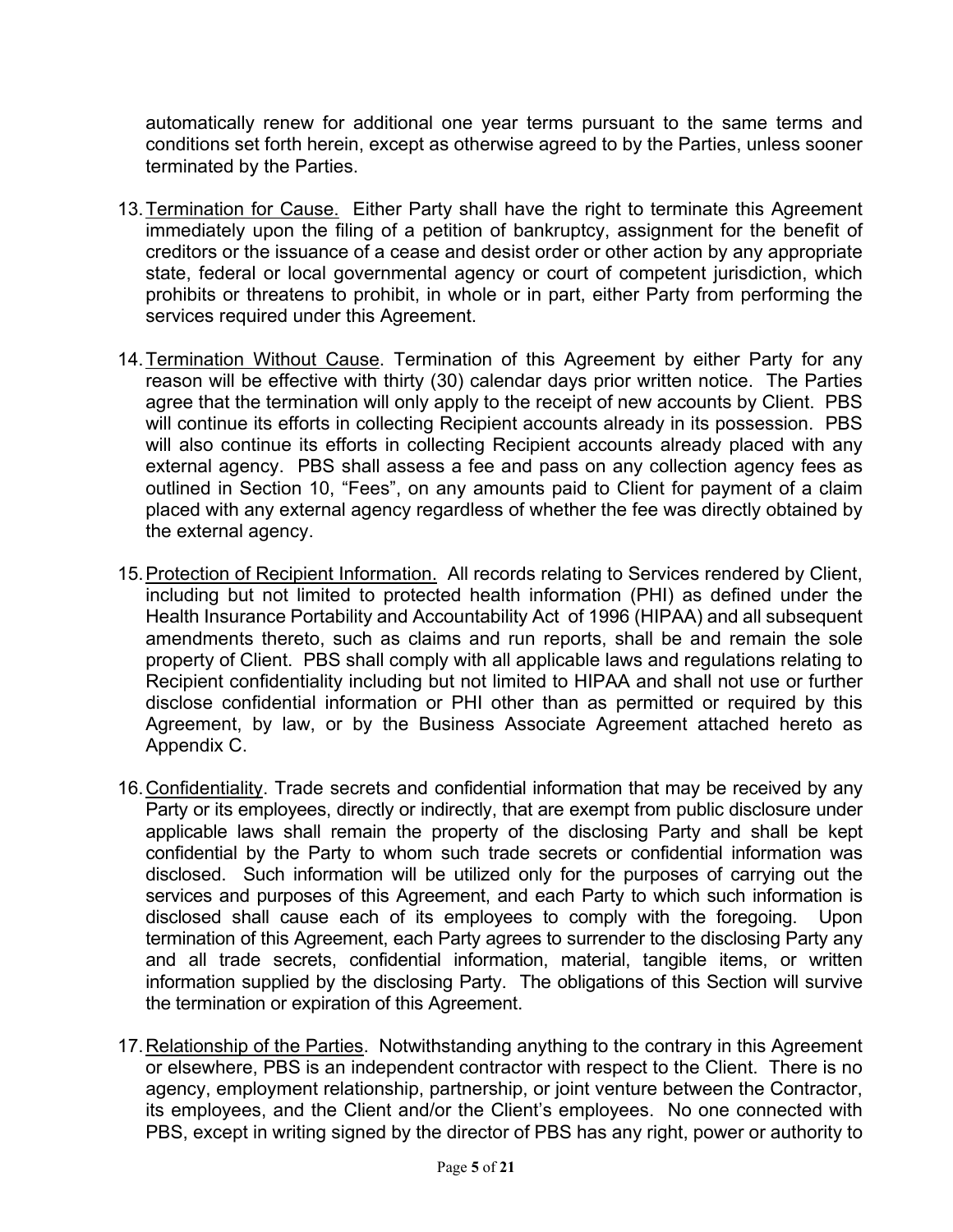act or create any obligation or binding promises or agreements, express or implied except as specifically outlined herein.

- 18.Publicity. Neither party shall without the prior written consent of the other Party: (a) refer to, identify, or use the name or any trade name or trademark of the other Party or any of its employees in any advertising or communications in any form; (b) make publicity releases, promotional or marketing materials, announcements, customer listings, testimonials, or advertising regarding the other or any of its employees, this Agreement, the services or any related activities, or (c) take any photographs, video or other recordings of the property of each Party or any of its employees.
- 19.Payments to Third Parties. PBS shall comply with all federal, state, and local law, regulation or guidance regarding political donations and charitable contributions.
- 20.Entire Agreement. This Agreement contains the entire agreement and understanding between the Parties in regard to the subject matter hereof and supersedes and replaces all prior agreements, negotiations, and arrangements concerning its subject matter; this Agreement is not subject to modification, alteration or amendment except by further written agreement signed by all Parties.
- 21.Non-Assignability. This Agreement shall be binding upon and inure to the benefit of the Parties hereto and their respective successors and assigns, provided, however, that this Agreement shall not be assignable by either Party without the prior written consent of the other Party that shall not be unreasonably withheld.
- 22.Non-Waiver. No waiver of any provision shall constitute a waiver of any other provision, nor shall any waiver be deemed continuing unless otherwise expressly so provided in writing by the Party against which the waiver is asserted.
- 23.Severability. If any portion of this Agreement is determined to be invalid by law or court interpretation: (1) the court or other tribunal may "blue pencil" or revise said portion so that it is enforceable to the fullest extent permitted by law; (2) the Parties agree to attempt in good faith to renegotiate the problematic provision to the mutual satisfaction of the Parties; or (3) if revision is deemed impermissible, that portion shall be removed from this Agreement. In the event the Parties are not able to mutually agree on modification of the problematic provision, then either Party may terminate this Agreement upon thirty (30) calendar days written notice to the other Party if the terminating Party has a good faith belief based on the advice of legal counsel that the problematic provision creates an unfavorable exposure under applicable laws. All other portions of this Agreement shall remain in full force and effect.
- 24.Choice of Law and Venue. This Agreement shall be governed by and construed in accordance with the laws of the State of Illinois without regard to its conflict of law principals. No provision of this Agreement shall be applied or construed in a manner inconsistent with applicable federal, state, and local law, regulation, or guidance. The Parties hereby agree that all actions or proceedings arising in connection with this Agreement shall be tried or litigated exclusively in the state courts located in Illinois, or in the northern federal district court located at Illinois Northern District Court to the extent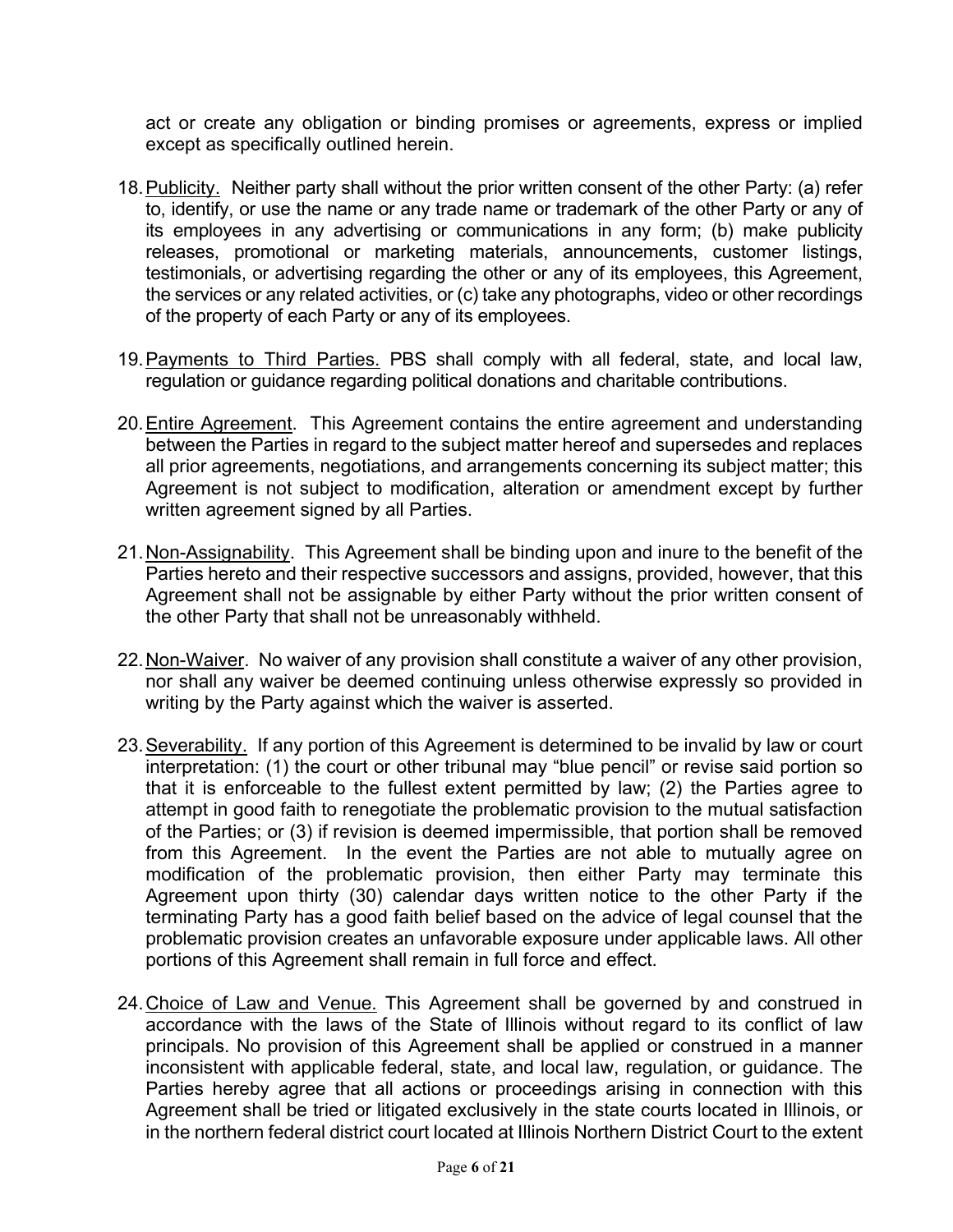permitted by law and a Party elects to file an action in federal court. The Parties hereby waive all objections to personal jurisdiction, venue, and forum non-conveniens.

- 25.Compliance with Law. Notwithstanding any other provision in this Agreement to the contrary, both Parties remain exclusively responsible for ensuring that any service provided pursuant to this Agreement complies with all pertinent provisions of federal, state, and local law, regulation, or guidance.
- 26.No Third-Party Beneficiaries. It is the explicit intent of the Parties hereto that no person or entity other than the Parties hereto, except assignees as contemplated in Section 22, is or shall be entitled to bring any action to enforce any provision of this Agreement against either of the Parties hereto.
- 27.Notices. All notices that are required hereunder, of which either Client or PBS may desire to serve upon the other Party, shall be in writing, personally delivered, sent by certified mail, return receipt requested, with postage prepaid, or by a recognized overnight carrier, to the Parties at the following address, (or at such other or further addresses as the Parties may hereafter designate by like notice similarly sent). Notices shall be deemed received upon receipt (if personally delivered), two (2) business days after deposit in the United States Mail (if mailed), or one business day after deposit with a recognized overnight carrier. If either Party chooses to use a recognized overnight carrier to deliver such notice, then the notice shall be by restricted delivery and only the person or persons listed below are the authorized signatories:

| If to Client:                                                                             | If to PBS:                                                                                                                      |
|-------------------------------------------------------------------------------------------|---------------------------------------------------------------------------------------------------------------------------------|
| <b>Village of Stickney</b>                                                                | David B. Hill, III, President                                                                                                   |
| <b>C/O Village President</b>                                                              | Paramedic Billing Services, Inc.                                                                                                |
| 6533 Pershing Road                                                                        | 395 W. Lake St.                                                                                                                 |
| Stickney, IL 60402                                                                        | Elmhurst, IL 60126                                                                                                              |
| With a copy to:<br><b>Stickney Fire Chief</b><br>6533 Pershing Road<br>Stickney, IL 60402 | With a copy to:<br>Michael Tillman, Vice-President<br>Paramedic Billing Services, Inc.<br>395 W. Lake St.<br>Elmhurst, IL 60126 |

- 28.Subpoenas and Records Requests. PBS shall charge and retain fees as allowed under applicable federal, state, and local law, regulation or guidance for reproduction of medical records upon valid request. PBS shall charge Client a court appearance fee of \$100.00 for each instance that a PBS employee is required to appear in court or at a deposition in any action related to the collection of a fee for Client.
- 29. Headings. The headings and subheadings in this Agreement are inserted for convenience of reference only and shall not affect the meaning or interpretation of this Agreement.
- 30.Billing Guidelines. PBS, in its sole discretion, shall make all billing decisions, including, but not limited to, decisions on the level of service billed and determination of medical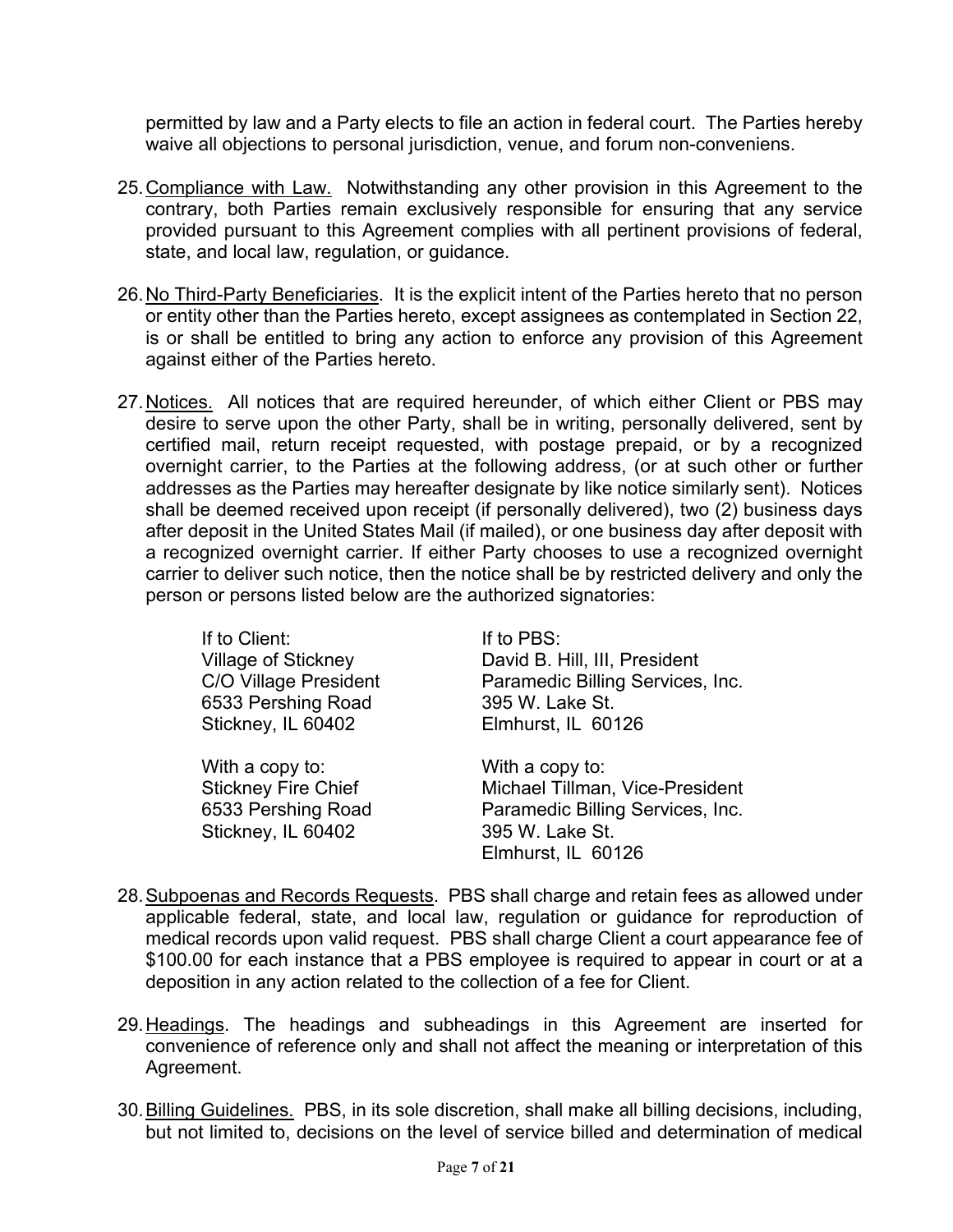necessity. Such decisions shall be made based on the guidelines, policies and regulations issued by Medicaid, Medicare, or other third party payer.

- 31.Signature. It is the responsibility of Client (when Client's employees are providing Services) to obtain the signature of the Recipient or verification that it could not be obtained for assignment of benefits forms, or was refused by the Recipient, and any other documents required by Medicaid, Medicare, or a third party payer (for purposes of this paragraph collectively "Payer") for any purpose including but not limited to establishing medical necessity. Client shall (a) submit to PBS all signatures necessary to properly bill Payers or (b) verification that signatures could not be obtained. Upon receipt of the necessary signatures or verification, PBS shall bill the Payer. PBS shall send Client a list of accounts requiring signatures or verification. PBS shall also send an invoice to the Recipient containing a signature form notifying the Recipient that the signature form must be completed and sent to PBS in order for PBS to bill a Payer and that absent receipt, Recipient is responsible for payment.
- 32.Notice of Privacy Practice. It is the responsibility of Client to comply with the HIPAA Privacy Rule's Notice of Privacy Practices for Protected Health Information (45 CFR 164.520).
- 33.Overpayments. In the event there are any overpayments due to third party payers based on Client's acts or omissions or for which PBS is otherwise not responsible (e.g. Client not obtaining signatures as required per Section 31 or Client not complying with the law as required in Section 34), PBS shall not assume any responsibility or liability for the overpayment and PBS shall keep the fees described in this Agreement.
- 34.Compliance with Law*.* It is the responsibility of Client (when Client's employees are providing Services) to ensure compliance with local, state, and federal rules, statutes, and sub-regulatory guidance including but not limited to ensuring: i) crew are appropriately licensed and certified, ii) crew are not excluded from participation in federally funded healthcare programs, and iii) Services are appropriately documented.
- 35.Contract Interpretation. Each Party and its counsel have had the opportunity to participate fully in the review and revision of this Agreement. Any rule of construction to the effect that ambiguities are to be resolved against the drafting Party shall not apply in interpreting this Agreement. The language in this Agreement shall be interpreted in accordance with its plain meaning and not strictly for or against any Party.
- 36.Non-Solicitation. The Parties agree not to, directly or indirectly, solicit, or cause or induce on its own behalf of for any third party to solicit, for the purpose of hiring any of the Parties' employees to perform like services for the duration of this Agreement unless mutually agreed by the Parties.
- 37.Execution. This Agreement may be executed in two or more counterparts, each of which shall be deemed to be an original, but all of which together shall constitute one and the same instrument.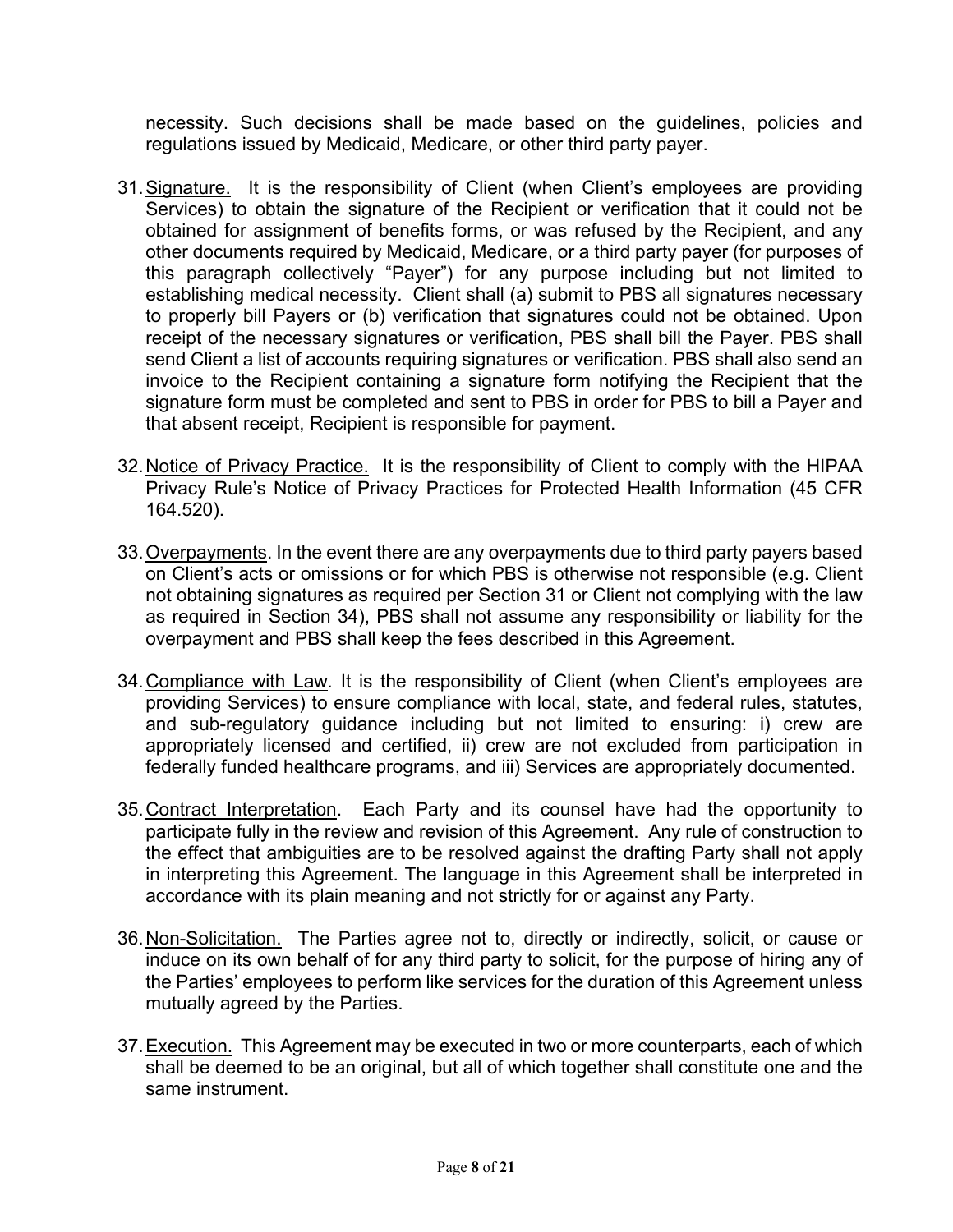- 38.Authority. PBS and Client represent that this Agreement is executed in accordance with the requirements of their respective organizations.
- 39.Screenings.The Office of the Inspector General ("OIG") of the Department of Health and Human Services ("HHS") has the authority to exclude individuals and entities from federally funded health care programs pursuant to sections 1128 and 1156 of the Social Security Act. The OIG maintains a list of all currently excluded individuals and entities called the List of Excluded Individuals and Entities ("LEIE"). Exclusion databases are also maintained by state agencies that oversee the State Medicaid Program and by the U.S. General Services Administration. Any health care entity or healthcare billing entity that hires or contracts with an individual or entity excluded from federally funded health care programs ("Excluded Person") may be subject to civil monetary penalties (CMP). To avoid exclusion and CMP liability, parties to health care contracts that involve the Medicare/Medicaid claim development and submission process and other processes affecting compliance with federal or state law need to routinely check exclusion lists to ensure that new hires, current employees, vendors, and subcontractors are not Excluded Persons. The primary effect of hiring or having an employee who is an Excluded Person or contracting or subcontracting with an Excluded Person is that no payment will be provided for any items or services furnished, ordered, or prescribed by the Excluded Person.
	- 1. Both Parties represent and warrant that they, their new hires, current employees, vendors, and subcontractors are not excluded from, or proposed for exclusion from, participation in, and are not otherwise ineligible to participate in, a "Federal Health Care Program" as defined in 42 U.S.C. Section 1320a-7b(f) (or any applicable successor statutory section).
	- 2. Each Party shall not knowingly employ or contract with any individual or entity that has been excluded from or barred from participation in any Federal Healthcare Program.
	- 3. Each Party shall be responsible for conducting a background screening at least annually or as otherwise required by law for their new hires, employees, vendors and subcontractors which shall minimally include:
		- i. OIG List of Excluded Individuals/Entities available at: [http://oig.hhs.gov/exclusions/exclusionslist.asp.](http://oig.hhs.gov/exclusions/exclusionslist.asp)
		- ii. Any exclusion database maintained by the state agency that oversees the State Medicaid Program.
		- iii. The U.S. General Services Administration Excluded Parties List System. This list can be accessed at: [http://www.sam.gov.](http://www.sam.gov/)
	- 4. Each Party shall conduct state and local a background screenings, as required by law, for their new hires, employees, vendors and subcontractors with an appropriate source (e.g. State Bureau of Criminal Apprehension, Bureau of Investigation, local Sheriff's Department).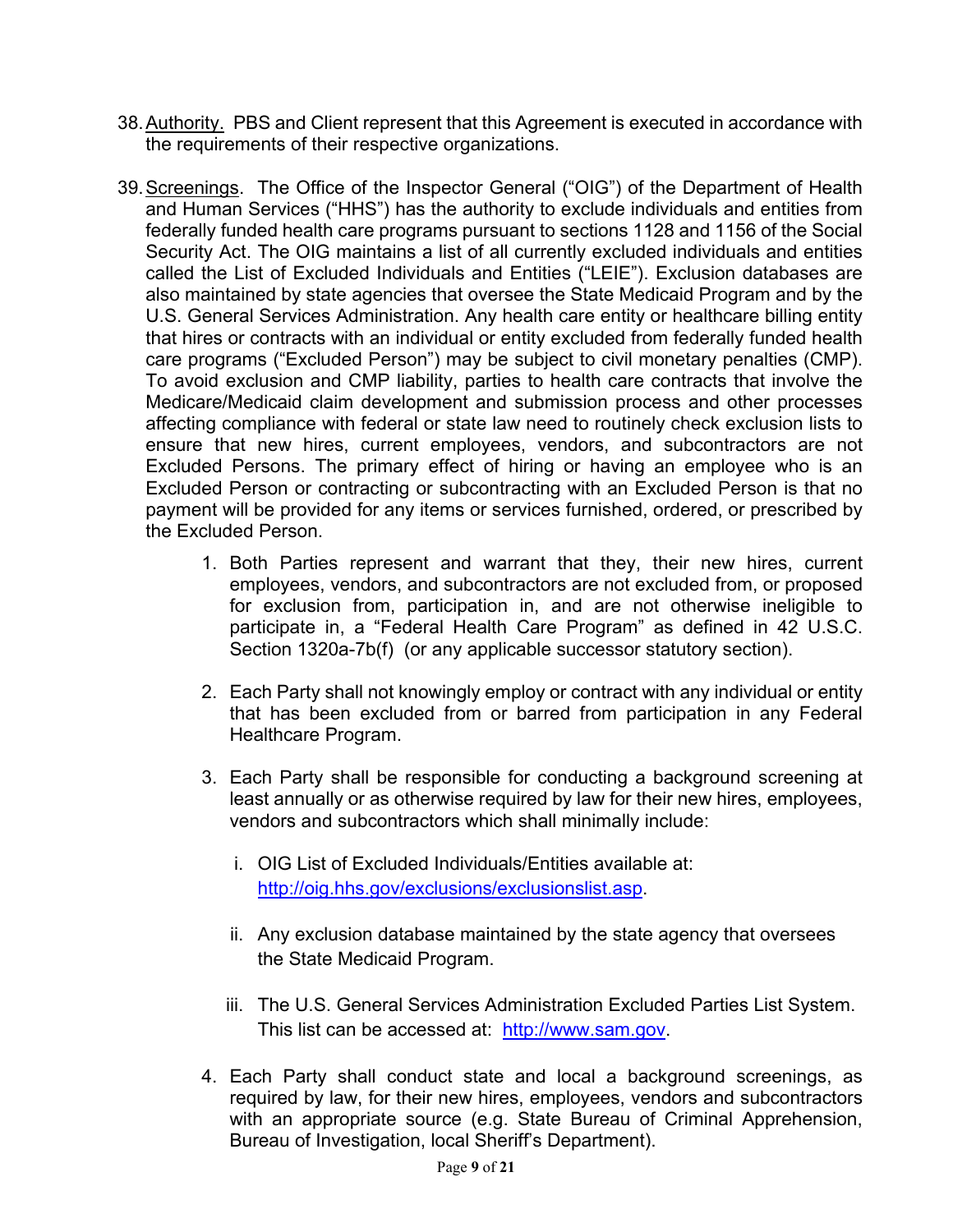- 5. Each Party shall immediately, but no later than three (3) business days, disclose to the other any results of the background screening that may impact the Medicare/Medicaid or other government healthcare claim development and submission process and other processes affecting compliance with federal or state healthcare law.
- 6. Whether or not such notice is given, each Party may immediately terminate this Agreement without penalty or any other amounts owing as a result of such termination.
- 7. If either Party's failure to conduct a routine check or make a notification as provided herein impacts reimbursement under this Agreement or causes the OIG to assess CMP which impacts the other Party under this Agreement, the Party that was responsible for and failed to conduct the check or make the notification shall be responsible to the extent permitted by law (i) for reimbursing the other Party for services provided under this Agreement and (ii) for reasonable costs associated with any OIG inquiries and investigations related thereto.
- 40.Indemnification**.** It is expressly understood and agreed that each Party shall to the extent permitted by law, defend, indemnify, save, and hold harmless the other, its parent corporations, affiliates, subsidiaries, successors and assigns, and their respective present and former agents, officers, volunteers, and employees from any and all claims, liabilities, obligations, debts, charges, settlements or judgments (including attorneys' fees) arising from this Agreement or the other party's present and former agents, officers, volunteers, and employees attributable to the negligent acts or omissions of the other Party, its agents, officers, and employees while engaged in the performance of duties under this Agreement, provided that no Party shall have any obligation under this section with respect to liabilities caused by the gross negligence, reckless, fraudulent or deliberately dishonest conduct, or intentional misconduct of the other Party seeking indemnification; and in the event that a final determination that such claims or liabilities resulted from such party's gross negligence, reckless, fraudulent or deliberately dishonest conduct, or intentional misconduct is made by a court of competent jurisdiction, the indemnified Party shall immediately refund such monies and expenses paid pursuant to this section. Neither Party shall be obligated to indemnify the other Party for any claim or liability: (a) involving a claim by one Party against the other Party; (b) to the extent prohibited by law; (c) to the extent the Party seeking indemnification receives indemnification or insurance coverage from any other source. Provided that a Party is not in breach of its indemnification obligations hereunder, no Party being indemnified shall settle or compromise any claim subject to indemnification hereunder without the consent of the Party providing such indemnification.

Each Party also agrees to indemnify and hold each other harmless for any settlement or judgment based upon the sole theory of apparent agency arising from the negligent acts or omissions of the other and/or its employees or agents.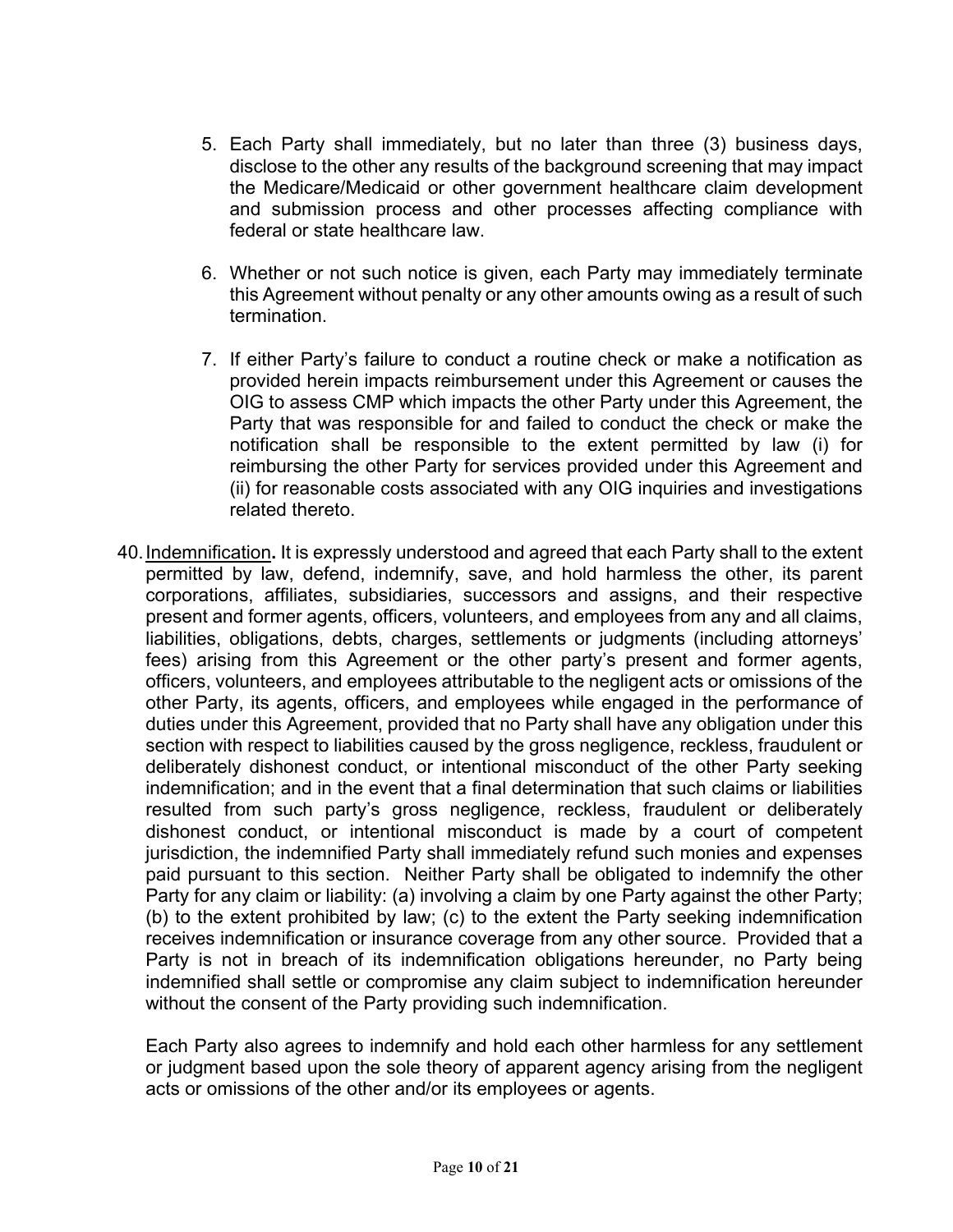Notwithstanding the above paragraph, neither Party shall be liable to the other for indemnification for, and each Party hereby releases the other from, any liability for punitive, exemplary and consequential damages which may be suffered by such Party arising directly or indirectly out of the performance of this Agreement, including but not limited to the loss of use, loss of profits or business interruption (collectively, the "excluded damages"); provided that amounts owed as consideration under this Agreement shall not be deemed excluded damages.

Notwithstanding the foregoing, nothing contained within this Agreement is intended to be a waiver or estoppel of the Client, PBS, or their respective insurers' abilities to rely upon the limitations, defenses and immunities contained within Illinois law, including, but not limited to the Illinois Local Government Tort Immunity Act that may be applicable to the Client or PBS. To the extent that indemnification is available and enforceable, the parties or their respective insurers shall not be liable to an indemnity or contribution for an amount greater than the limits of liability for claims established by law. Each Party's obligation to indemnify hereunder is subject to the availability and limits of applicable insurance coverage. Under no circumstances shall either party be required to indemnify the other for its own negligent or intentional conduct.

For purposes of any defenses or immunities to claims and liabilities to third parties that the Client and/or its employees may be entitled under applicable laws, the parties agree that, to the extent permitted by law, PBS will be deemed the agent of the Client or standing in the shoes of the Client with respect to such defenses and immunities available to the Client.

This indemnification obligation shall be deemed to be contractual in nature and shall survive any termination of this Agreement.

IN WITNESS WHEREOF, the Parties have hereunto set their seal this  $1<sup>st</sup>$  day of June , 2021

| <b>CLIENT</b>              | <b>PARAMEDIC BILLING SERVICES, INC.</b> |
|----------------------------|-----------------------------------------|
| By:                        |                                         |
| <b>Printed Name:</b> Name: | <b>Printed Name: Thomas Deegan</b>      |
| lts:                       | Its: Client Liaison                     |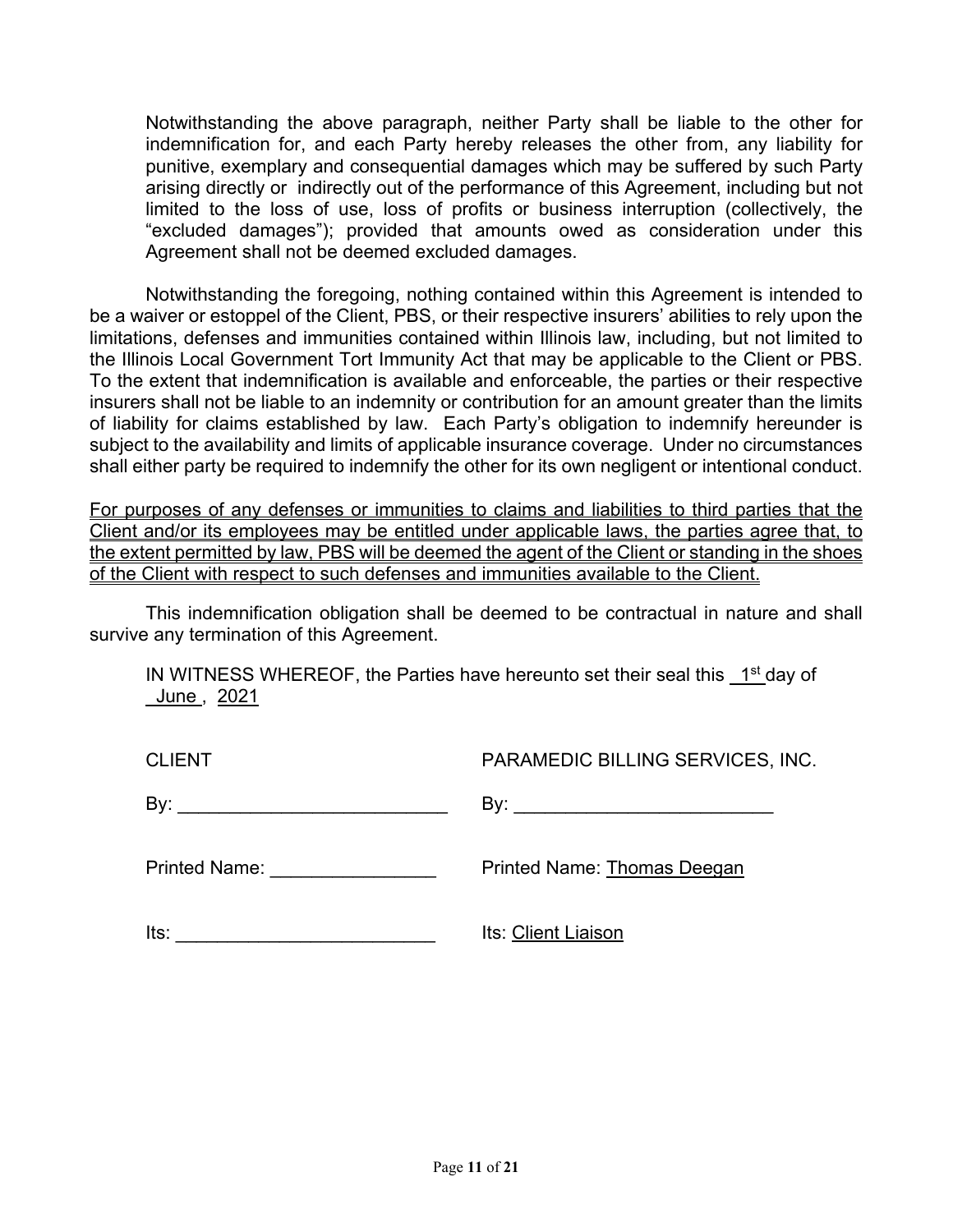# **APPENDIX A**

# **Billing Procedures**

1. PARAMEDIC BILLING SERVICES, INC. (PBS) shall provide electronic billing to all governmental and commercial carriers, where available. Otherwise, PBS shall provide paper billing on behalf of Client.

- 2. PBS will bill any and all appropriate government or commercial third party payers as agreed to by Client or as required by federal, state, or local law, regulation, or guidance.
- 3. PBS will invoice all Recipients/Recipient guarantors as agreed to by Client or as required by federal, state, or local law, regulation, or guidance.
- 4. PBS shall issue invoices on a billing form specific for Client.
- 5. PBS shall bill for Client's services in accordance with those rates determined by the Client or as required by the appropriate federal, state, or local law, regulation, or guidance. Client shall provide PBS with current rates. For any rate changes that may be implemented, Client shall immediately provide PBS with written notice of the rate changes.
- 6. Invoicing/collection activities will be conducted on the following schedule:
	- a. Immediate first steps:
		- i. First phone call verifies relevant insurance information.
		- ii. Medicaid/Medicare/government healthcare program reimbursement verified.
		- iii. Internet service verified for third party insurance.
	- b. Except as otherwise required by law, invoicing for Recipients with no insurance identified or for which insurance billing is not applicable:
		- i. First invoice mailed within five business days after receipt of case source data.
		- ii. Second invoice mailed 30 calendar days after first invoice.
		- iii. First courtesy call 10 business days after second invoice.
		- iv. Third invoice mailed 30 calendar days after second invoice.
		- v. Follow up call 10 business days after third invoice.
		- vi. Collection letter 30 calendar days after third invoice.
		- vii. Follow up call 5 business days after collection letter.
		- viii. If there is no payment plan established, and the account remains unpaid after the billing cycle has been completed, then the account balance will be turned over to a third-party collection agency.
	- c. Except as otherwise required by law, invoicing for Recipients with insurance identified: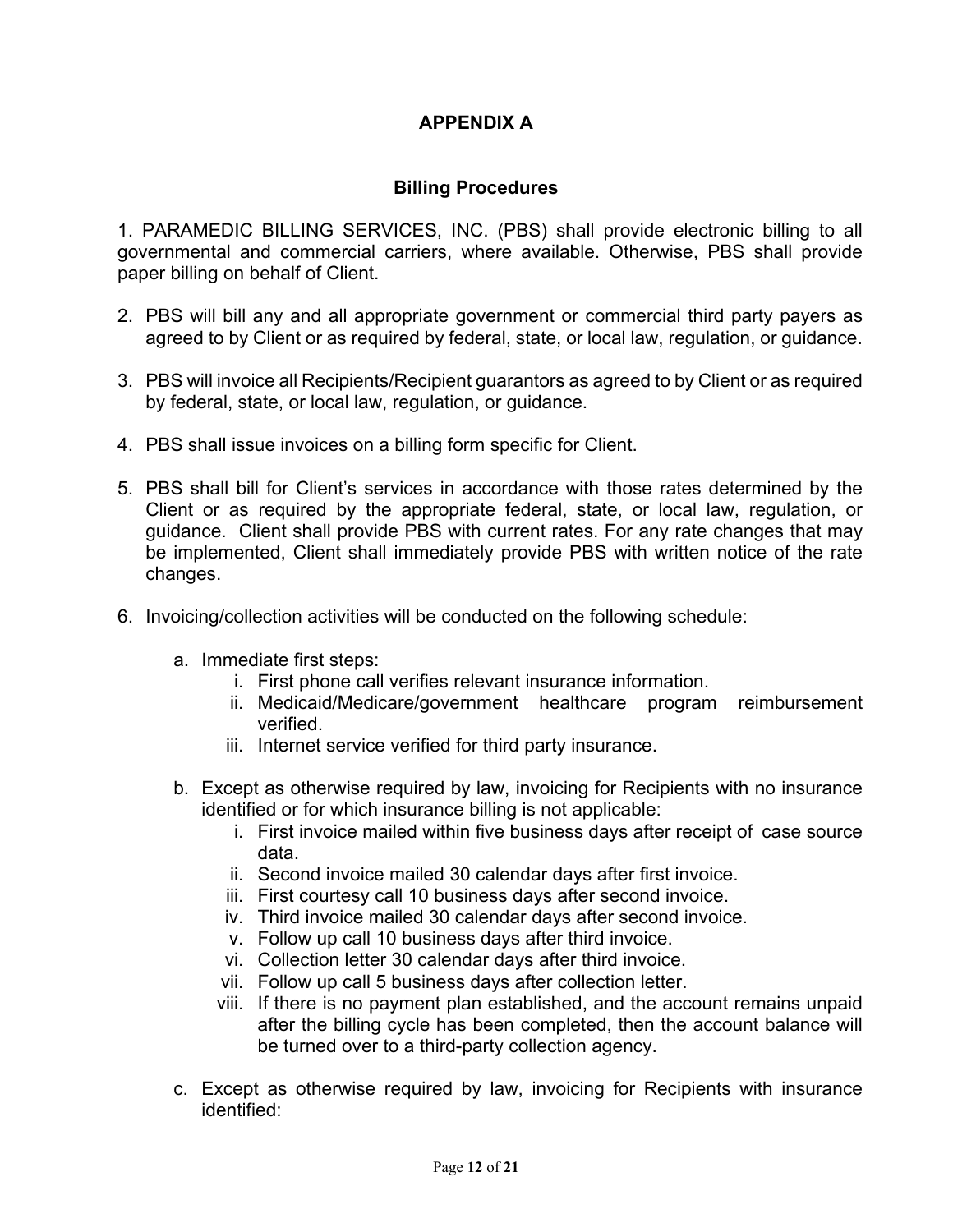- i. Claim submitted to insurance carrier within five business days after receipt of case source data.
- ii. If no payment is received within 45 calendar days from claim submission, an invoice will be sent to Recipient with message stating that there has been no payment or correspondence from their insurance carrier, and to please give the insurance carrier a call.
- iii. If Recipient is a resident of the Village of Stickney, the claim will continue to follow the procedures listed above in "Invoicing for Recipients with no insurance identified." If there is no payment plan established and the account remains unpaid after the billing cycle has been completed, the account balance is written off.
- iv. If Recipient is a non-resident of the Village of Stickney, the claim will continue to follow the procedures listed above in "Invoicing for Recipients with no insurance identified." If there is no payment plan established, and the account remains unpaid after the billing cycle has been completed, then the account balance will be turned over to a third-party collection agency.

d. If an insurance payment is received on behalf of the Recipient for the service and a balance is remaining, PBS shall send its first invoice within five business days after receipt of the insurance payment, and follow up in accordance with the schedule set forth in 6c above.

e. PBS reserves the right to change the procedures listed in this paragraph 6 as deemed necessary for operational, business, or legal reasons.

- 7. PBS shall not refer delinquent accounts for external collection activity, as outlined in Section 6, or initiate any legal action on any Client account without the express authorization of the Client.
- 8. PBS accepts checks and all credit cards and may, in its discretion and in accordance with the law, pass on credit card fees to the cardholder.
- 9. PBS will set up payment plans where appropriate consistent with Client's policies and procedures and in accordance with law.
- 10. All payments shall be sent directly to the designated lockbox to allow rapid posting of payments. It is the responsibility of Client to notify PBS of any payments received at Client within 72 hours of all payments, correspondence, explanation of benefits, etc. relating to the services heretofore described.
- 11. PBS will submit a monthly payment receipt recap, and a monthly trip report detailing all of the transports billed from the previous month. It is the responsibility of Client to verify these reports and provide PBS with any missing data. These reports shall include payments received through the Village's enrollment in the Ground Emergency Medical Transport Program (GEMT).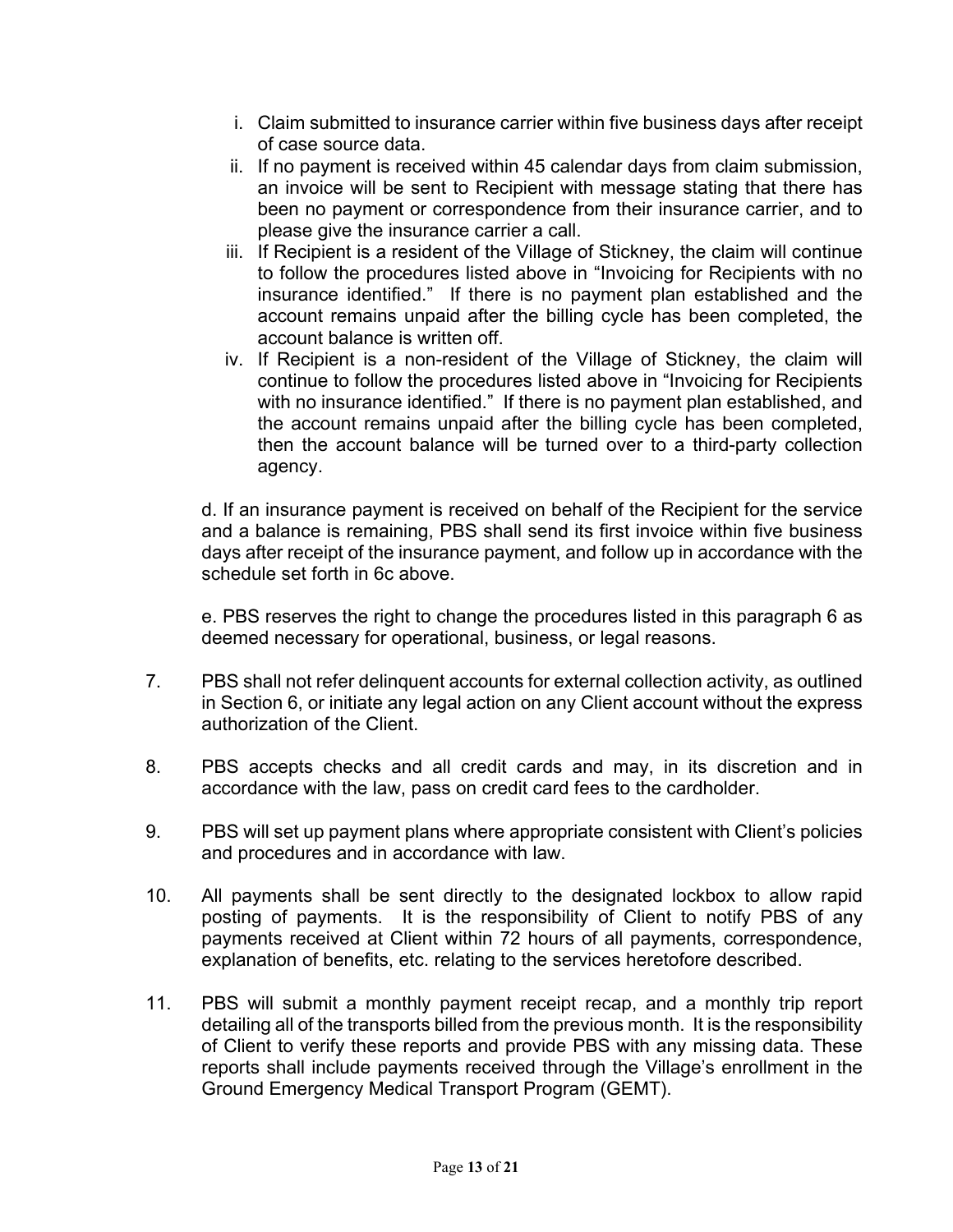12. It shall be the responsibility of Client to audit the billing rates charged by PBS for the Services provided by Client on a quarterly basis to verify that the rates charged by PBS are the correct rates. Additionally, should Client decide to change the billing rates for the Services, Client shall notify PBS as required in Section 5 and thereafter complete any necessary follow-up with PBS to insure that the changed rate is being applied by PBS.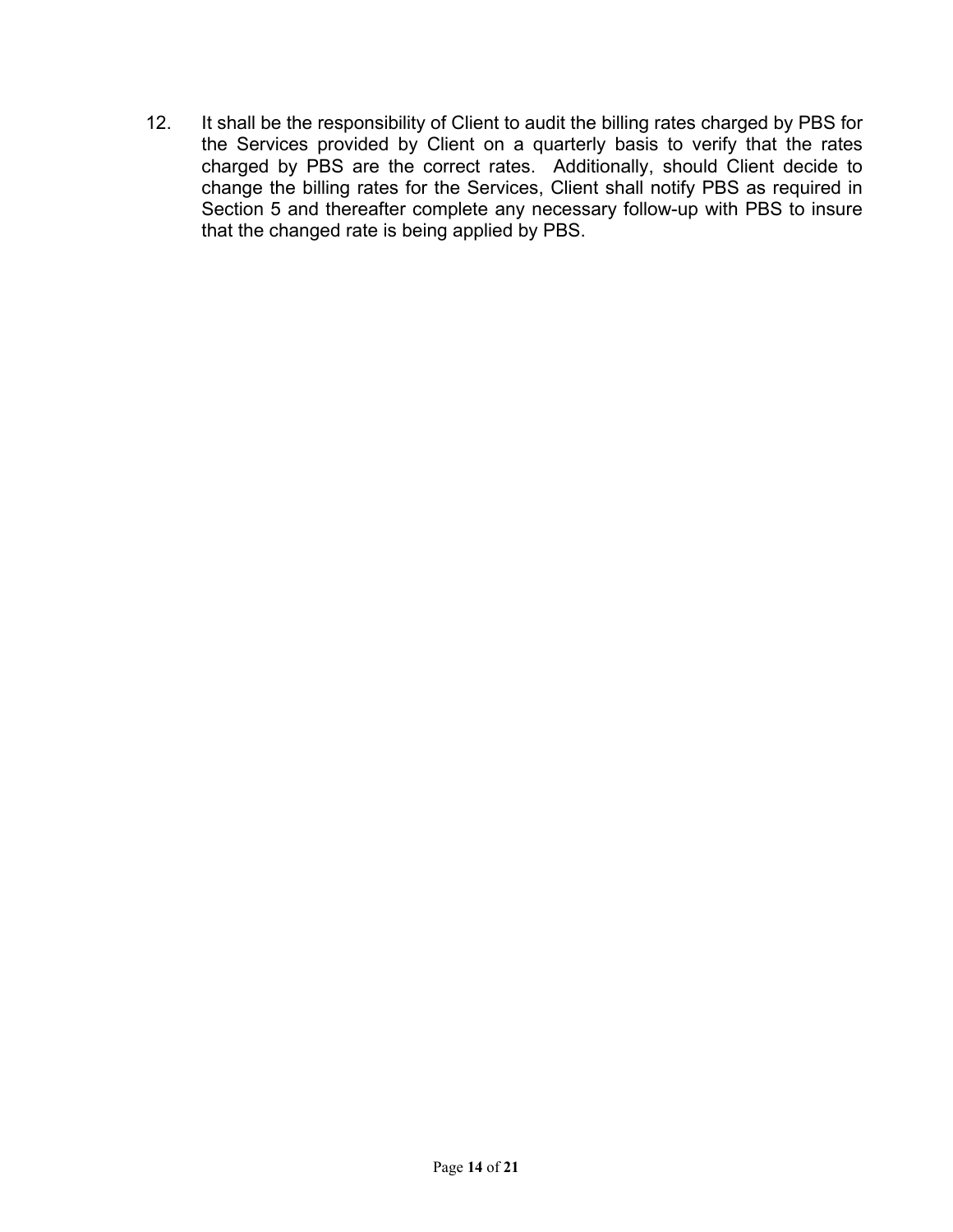## **APPENDIX C**

#### **BUSINESS ASSOCIATE AGREEMENT**

This HIPAA Business Associate Agreement (the "Agreement") is entered into on \_\_\_\_\_\_\_\_\_\_\_\_\_\_\_\_\_, 2021 ("Effective Date") by and between the Village of Stickney ("Covered Entity"), and Paramedic Billing Services, Inc. ("Business Associate") (each a "Party" and collectively the "Parties").

#### 1. BACKGROUND

Business Associate performs functions, activities, or services for, or on behalf of, Covered Entity under an existing written agreement (the "Underlying Agreement") and Business Associate creates, receives, maintains, or transmits Protected Health Information ("PHI"), including Electronic Protected Health Information ("EPHI"), in order to perform such functions, activities, or services (referred to collectively as the "Services"). The purpose of this Agreement is to set forth the terms and conditions of disclosure of PHI by Covered Entity to Business Associate, to set forth the terms and conditions of Business Associate's use and disclosure of PHI, and to ensure the confidentiality, integrity, and availability of EPHI that Business Associate creates, receives, maintains, or transmits on behalf of Covered Entity. It is the intent of Covered Entity and Business Associate that this Agreement will meet the requirements of the Health Insurance Portability and Accountability Act of 1996 ("HIPAA"), the American Recovery and Reinvestment Act of 2009, Public Law 111-5 ("ARRA"), the Privacy Rule, and the Security Rule, 45 C.F.R. Parts 160 and 164.

## 2. DEFINITIONS

Terms used, but not otherwise defined, in this Agreement shall have the same meaning as those terms in HIPAA, ARRA, the Privacy Rule, and the Security Rule. Following are some of the key terms of this Agreement.

2.1 *Electronic Protected Health Information*. "Electronic Protected Health Information" or "EPHI" shall have the same meaning as the term "electronic protected health information" in 45 C.F.R. § 160.103, but shall be limited to the EPHI that Business Associate creates, receives, maintains, or transmits on behalf of Covered Entity.

2.2 *Individual*. "Individual" shall have the same meaning as the term "individual" in 45 C.F.R. § 160.103 and shall include a person who qualifies as a personal representative in accordance with 45 C.F.R. § 164.502(g).

2.3 *Minimum Necessary*. "Minimum Necessary" shall have the same meaning as "minimum necessary" described in 45 C.F.R. § 164.502(b) and Section 13405(b) of ARRA.

2.4 *Privacy Rule*. "Privacy Rule" shall mean the Standards for Privacy of Individually Identifiable Health Information at 45 C.F.R. Parts 160 and Part 164, subparts A and E.

2.5 *Protected Health Information*. "Protected Health Information" or "PHI" shall have the same meaning as the term "protected health information" in 45 C.F.R. § 160.103, but shall be limited to the information that Business Associate creates, receives, maintains, or transmits on behalf of Covered Entity.

2.6 *Required by Law*. "Required by Law" shall have the same meaning as the term "required by law" in 45 C.F.R. § 164.103.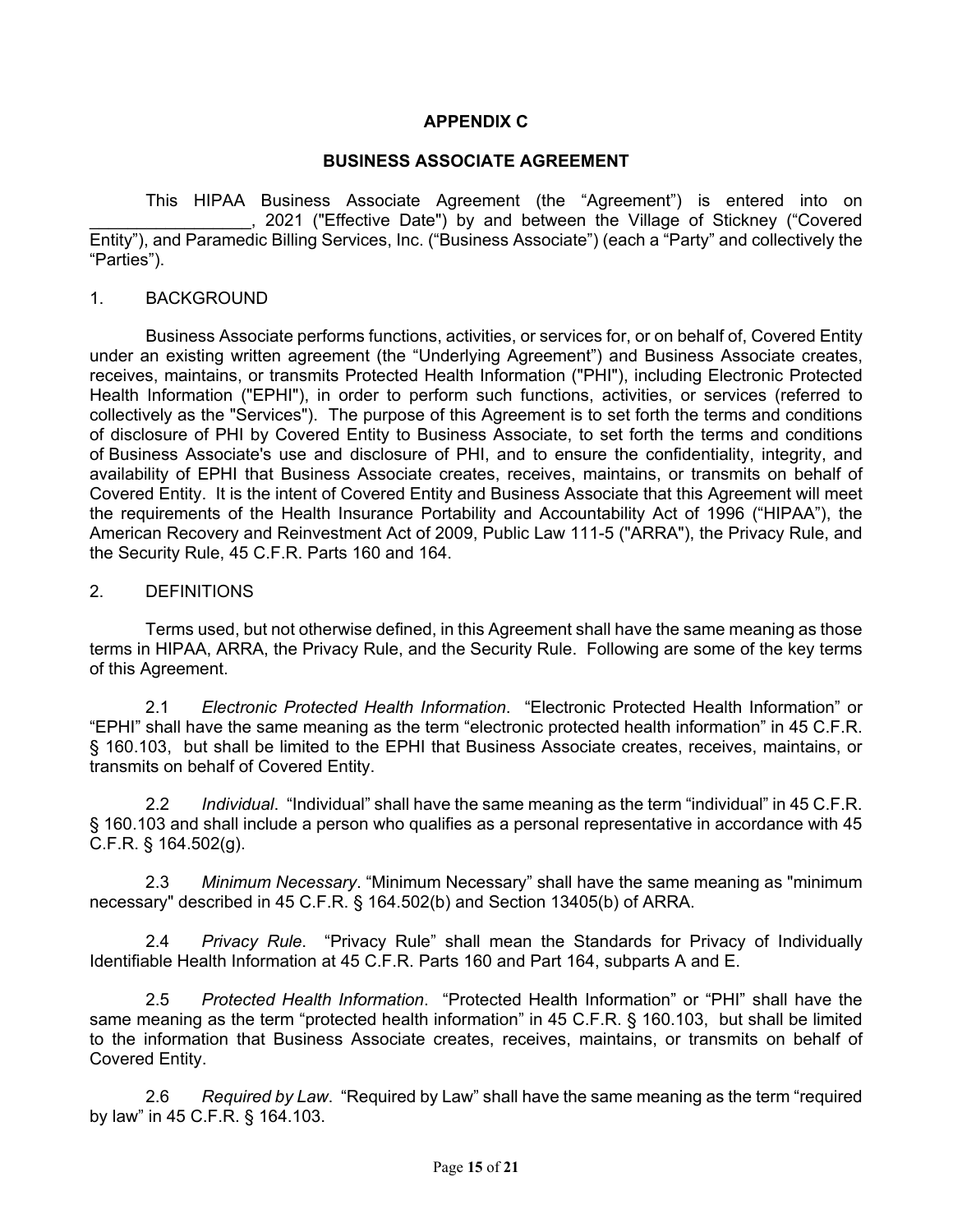2.7 *Secretary*. "Secretary" shall mean the Secretary of the United States Department of Health and Human Services or his designee.

2.8 *Security Incident*. "Security Incident" shall have the same meaning as "security incident" in 45 C.F.R. § 164.304.

2.9 *Security Rule*. "Security Rule" shall mean the Security Standards for the Protection of EPHI at 45 C.F.R. Parts 160 and 164, subparts A and C.

2.10 *Subcontractor*. "Subcontractor" shall have the same meaning as "subcontractor" in 45 C.F.R. § 160.103.

#### 3. OBLIGATIONS AND ACTIVITIES OF BUSINESS ASSOCIATE

3.1 *Use and Disclosure*. Business Associate agrees to not use or disclose PHI other than as permitted or required by this Agreement and any Underlying Agreement(s) related to the Services, or as Required by Law. Business Associate shall also comply, where applicable, with the Privacy Rule and the Security Rule.

3.2 *Safeguards*. Business Associate agrees to use appropriate safeguards and comply, where applicable, with the Security Rule with respect to EPHI, to prevent use or disclosure of the information other than as provided for by this Agreement.

- 3.3 *Business Associate's Reporting Obligations.*
	- (a) *Reports of Non-Permitted Use or Disclosure.* Business Associate agrees to report to Covered Entity any use or disclosure of the PHI not provided for by this Agreement of which Business Associate becomes aware. Where applicable, such report shall comply with the requirements outlined in Sections 3.3(b) and 3.3(c).
	- (b) *Reports of Breach of Unsecured PHI.*
		- 1. For purposes of this Section, "Breach" and "Unsecured PHI" shall have the same meaning as "breach" and "unsecured protected health information," respectively, as such terms are defined by 45 C.F.R. § 164.402.
		- 2. Following the discovery of a Breach of Unsecured PHI, Business Associate shall notify Covered Entity of the Breach. Such notification shall be made without unreasonable delay after discovering the Breach, but no later than sixty (60) calendar days after its discovery.
		- 3. Business Associate's notice shall include, to the extent possible, the identification of each Individual whose Unsecured PHI has been, or is reasonably believed by Business Associate to have been, accessed, acquired, used, or disclosed during or as a result of the Breach. Business Associate shall also provide Covered Entity with at least the following information: a description of the Breach, including the date of Breach and the date of discovery of the Breach, if known; a description of the types of Unsecured PHI involved in the Breach; any steps Individuals should take to protect themselves from potential harm resulting from the Breach; a brief description of what Business Associate is doing to investigate the Breach, to mitigate harm to Individuals, and to protect against any further Breaches; and any other information Covered Entity is required to include in notification to the affected Individual(s) under 45 C.F.R. § 164.404(c). Business Associate will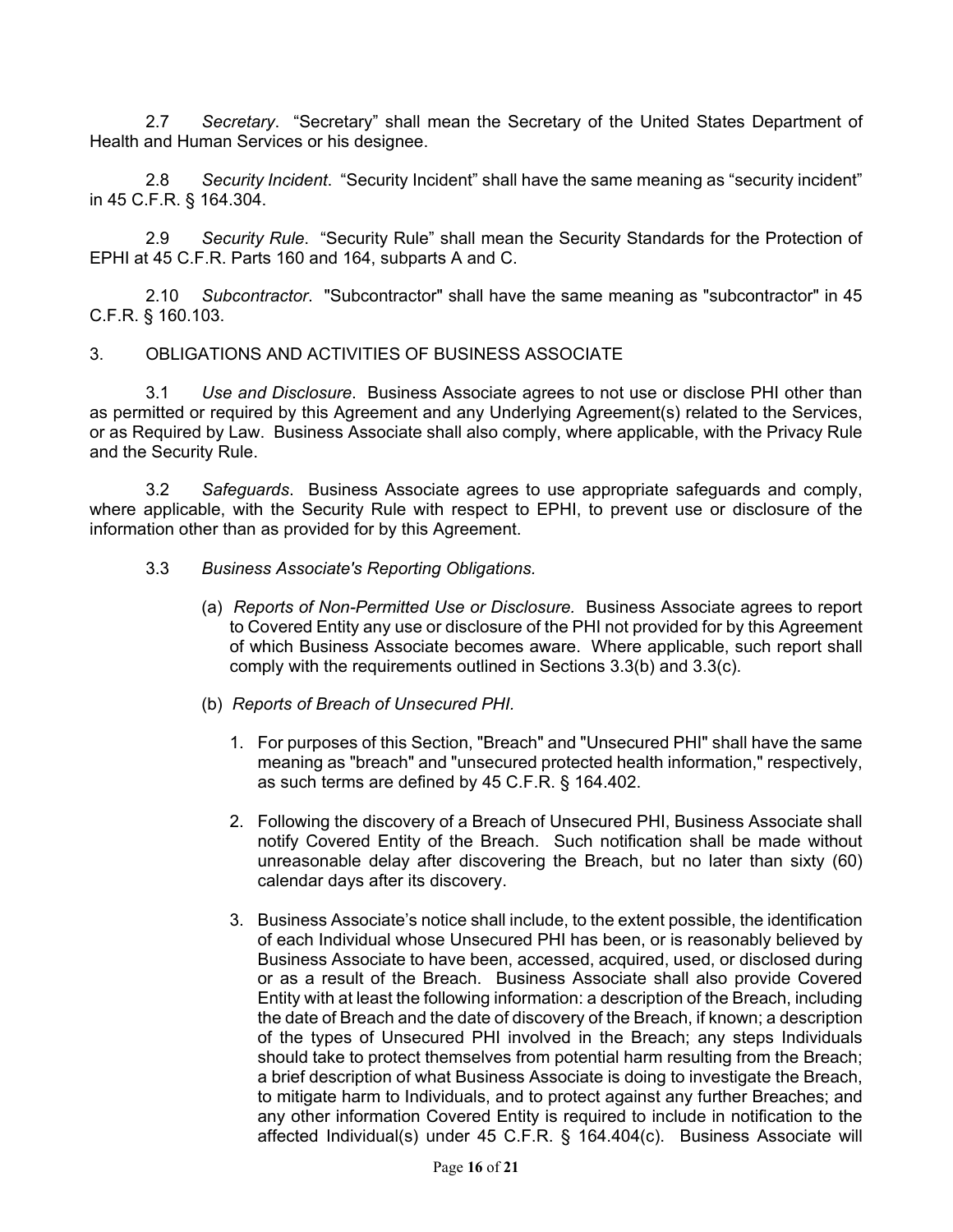provide additional information to Covered Entity as such information becomes available.

(c) *Reports of Security Incidents*. Business Associate agrees to report to Covered Entity any Security Incident of which it becomes aware. Where applicable, such report shall comply with the requirements outlined in Sections 3.3(a) and (b). This Agreement serves as Business Associate's notice to Covered Entity that attempted but unsuccessful Security Incidents, such as pings and other broadcast attacks on Business Associate's firewall, port scans, unsuccessful log-on attempts, denials of service and any combination of the above, regularly occur and that no further notice will be made by Business Associate unless there has been a successful Security Incident.

3.4 *Subcontractors*.Business Associate agrees to ensure that any Subcontractor that creates, receives, maintains, or transmits PHI (including EPHI) on behalf of Business Associate agrees to substantially the same restrictions and conditions that apply through this Agreement to Business Associate with respect to such information, including but not limited to, compliance with the applicable requirements of 45 C.F.R. Parts 160 and 164. Such agreement between Business Associate and the Subcontractor must be made in writing and must comply with the terms of this Agreement and the requirements outlined in 45 C.F.R. §§ 164.504(e) and 164.314.

3.5 *Access to Designated Record Set.* The Parties do not intend for Business Associate to maintain any PHI in a Designated Record Set for Covered Entity. To the extent Business Associate possesses PHI in a Designated Record Set, Business Associate agrees to provide access, at the request of Covered Entity, to PHI in a Designated Record Set, to Covered Entity or, as directed by Covered Entity, to an Individual in order to meet the requirements under 45 C.F.R. § 164.524. Business Associate is not required to provide such access where the PHI contained in a Designated Record Set is duplicative of the PHI contained in a Designated Record Set possessed by Covered Entity. If an Individual makes a request for access pursuant to 45 C.F.R. § 164.524 directly to Business Associate, or inquires about his or her right to access, Business Associate will either forward such request to Covered Entity or direct the Individual to Covered Entity.

3.6 *Amendments to Designated Record Set*. The Parties do not intend for Business Associate to maintain any PHI in a Designated Record Set for Covered Entity. To the extent Business Associate possesses PHI in a Designated Record Set, Business Associate agrees to make available such PHI for amendment and incorporate any amendment(s) to PHI in a Designated Record Set that Covered Entity directs or agrees to pursuant to 45 C.F.R. § 164.526 at the request of Covered Entity or an Individual. If an Individual submits a written request for amendment pursuant to 45 C.F.R. § 164.526 directly to Business Associate, or inquires about his or her right to amendment, Business Associate will either forward such request to Covered Entity or direct the Individual to Covered Entity.

#### 3.7 *Accounting of Disclosures*.

- (a) Business Associate agrees to document such disclosures of PHI and information related to such disclosures as would be required for Covered Entity to respond to a request by an Individual for an accounting of disclosures of PHI in accordance with 45 C.F.R. § 164.528.
- (b) Business Associate agrees to provide to Covered Entity or an Individual information collected in accordance with Section 3.7(a) of this Agreement, to permit Covered Entity to respond to a request by an Individual for an accounting of disclosures of PHI in accordance with 45 C.F.R. § 164.528.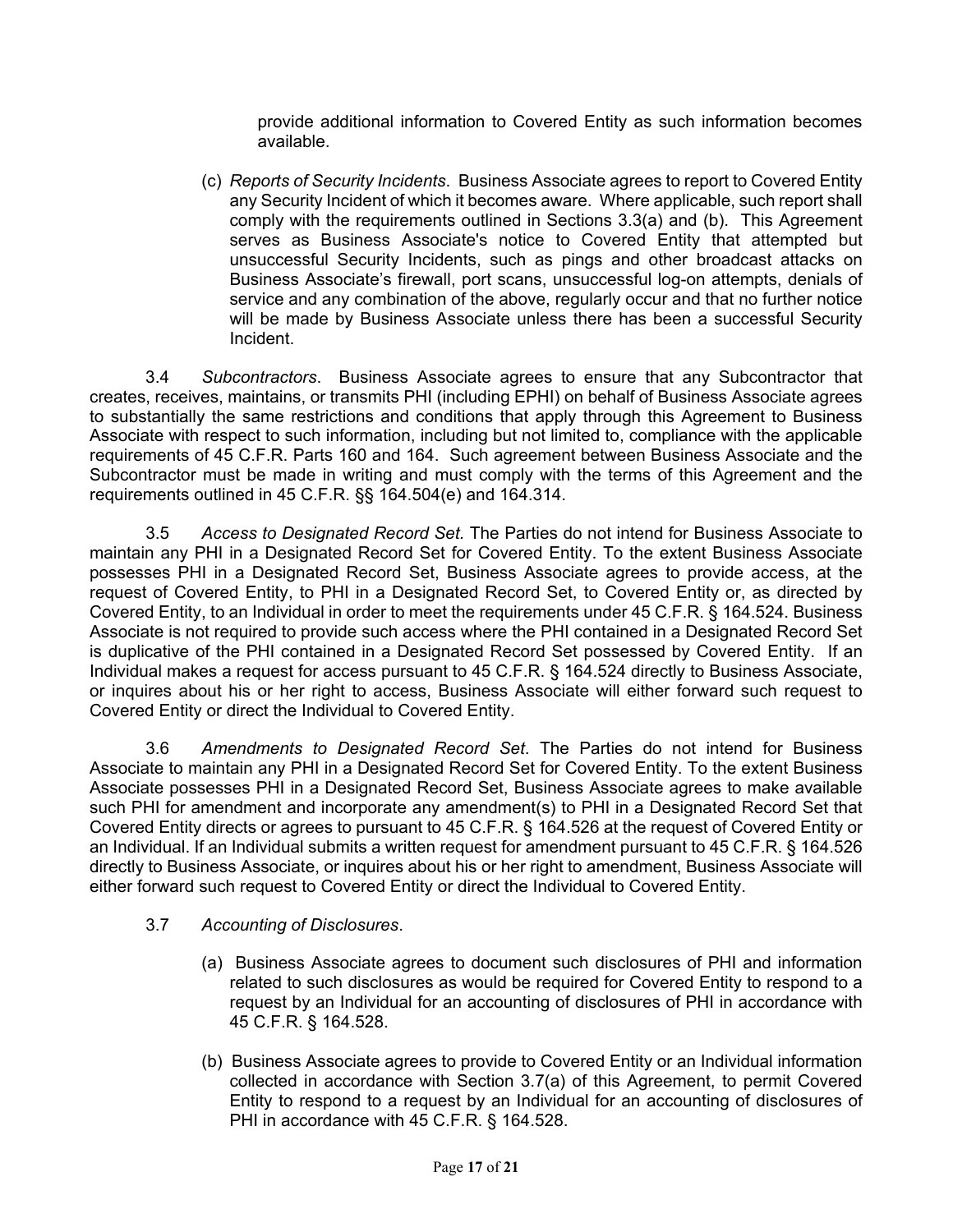3.8 *Compliance with Law*. To the extent Business Associate is expressly obligated under the Underlying Agreement(s) to carry out one or more of Covered Entity's obligation(s) under the Privacy Rule, Business Associate shall comply with the requirements of the Privacy Rule that apply to Covered Entity in the performance of such obligation(s).

3.9 *Internal Practices.* Business Associate agrees to make internal practices, books, and records relating to the use and disclosure of PHI received from, or created or received by Business Associate on behalf of, Covered Entity available to the Secretary for purposes of the Secretary determining Covered Entity's compliance with the Privacy Rule and Security Rule.

3.10 *Mitigation*. Business Associate agrees to mitigate, to the extent practicable, any harmful effect that is known to Business Associate of a use or disclosure of PHI by Business Associate in violation of the requirements of this Agreement.

#### 4. PERMITTED USES AND DISCLOSURES BY BUSINESS ASSOCIATE

- 4.1 *General Use and Disclosure.*
	- (a) Except as otherwise limited in this Agreement, Business Associate may use or disclose PHI to perform Services for, or on behalf of, Covered Entity as such services may be specified in any Underlying Agreement(s), provided that such use or disclosure would not violate the Privacy Rule or the Security Rule if done by Covered Entity.
	- (b) All uses and disclosures of PHI must comply with the Minimum Necessary requirements under the Privacy Rule. The Party disclosing PHI shall determine what constitutes the Minimum Necessary to accomplish the intended purpose of the disclosure.
- 4.2 *Specific Use and Disclosure*.
	- (a) Business Associate may use or disclose PHI to carry out Business Associate's legal responsibilities and for the proper management and administration of Business Associate, provided that any such disclosures are either (1) Required by Law, or (2) Business Associate obtains reasonable assurances from the person to whom the information is disclosed that it will remain confidential and used or further disclosed only as Required by Law or for the purpose for which it was disclosed to the person, and the person notifies Business Associate of any instances of which it becomes aware in which the confidentiality of the information has been breached.
	- (b) Business Associate may use PHI to provide Data Aggregation services to Covered Entity as permitted by  $45$  C.F.R. § 164.504(e)(2)(i)(B).
	- (c) Business Associate may use and disclose PHI to report violations of law to appropriate state and federal authorities, to the extent permitted or required by 45 C.F.R. § 164.502(j)(1) and state law.
	- (d) Business Associate may use PHI to create de-identified information in accordance with the requirements outlined in the Privacy Rule. Data that has been de-identified will no longer be subject to the terms of this Agreement.
- 5. OBLIGATIONS OF COVERED ENTITY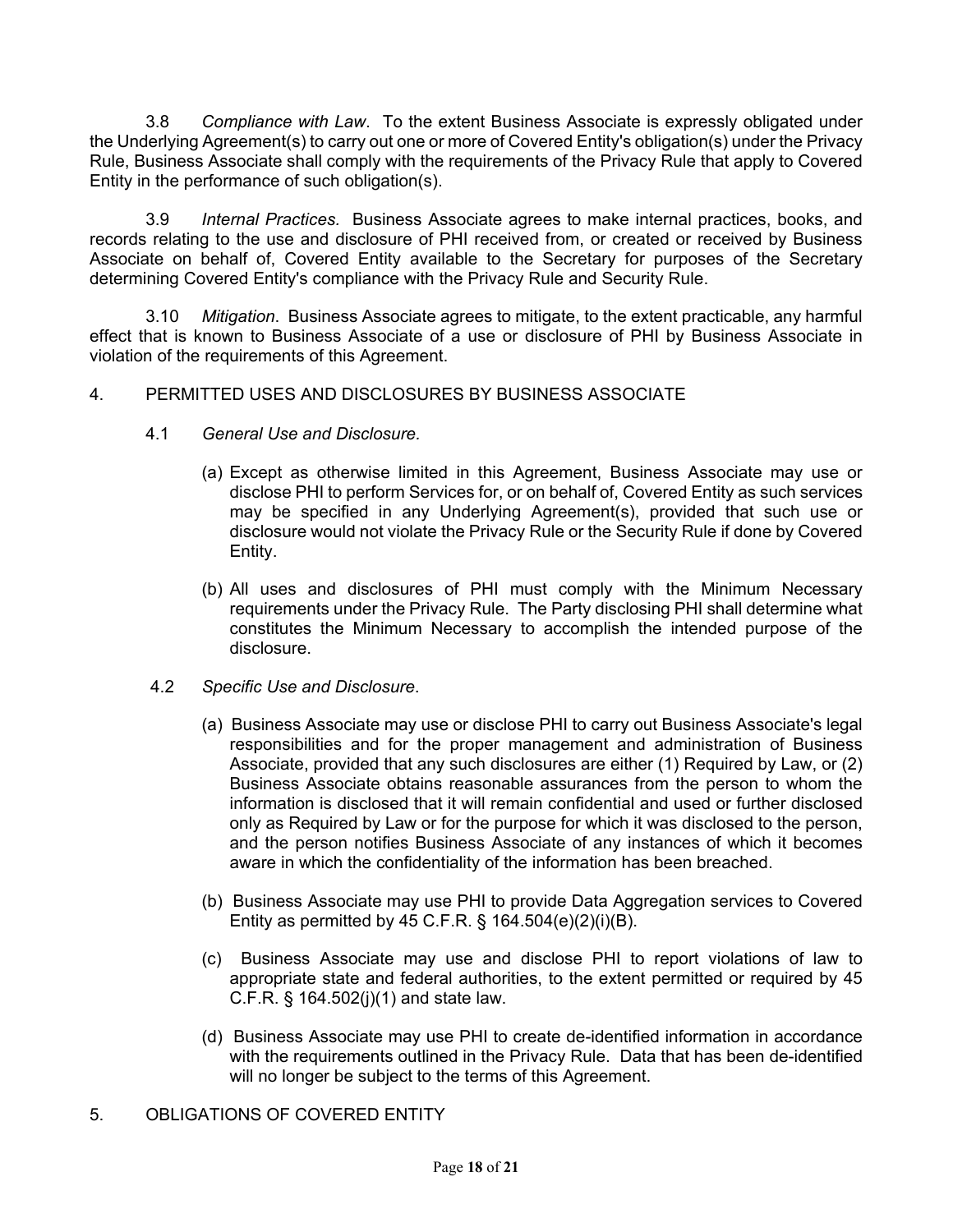5.1 *Privacy Practices.* Covered Entity will notify Business Associate of any limitation(s) in its notice of privacy practices in accordance with 45 C.F.R. § 164.520, to the extent that such limitation may affect Business Associate's use or disclosure of PHI. Covered Entity will provide such notice no later than fifteen (15) days prior to the effective date of the limitation.

5.2 *Notice of Changes Regarding Individual Permission*. Covered Entity will obtain any consent or authorization that may be required by the Privacy Rule, or applicable state law, prior to furnishing Business Associate with PHI. Covered Entity will notify Business Associate of any changes in, or revocation of, permission by an Individual to use or disclose PHI, to the extent that such changes may affect Business Associate's use or disclosure of PHI. Covered Entity will provide such notice no later than fifteen (15) days prior to the effective date of the change.

5.3 *Notice of Restrictions to Use or Disclosure of PHI*. Covered Entity will notify Business Associate of any restriction to the use or disclosure of PHI that Covered Entity has agreed to in accordance with 45 C.F.R. § 164.522, to the extent that such restriction may affect Business Associate's use or disclosure of PHI. Covered Entity will provide such notice no later than fifteen (15) days prior to the effective date of the restriction. If Business Associate reasonably believes that any restriction agreed to by Covered Entity pursuant to this Section may materially impair Business Associate's ability to perform its obligations under the Underlying Agreement or this Agreement, the Parties will mutually agree upon any necessary modification of Business Associate's obligations under such agreements.

5.4 *Permissible Requests by Covered Entity.* Covered Entity shall not request Business Associate to use or disclose PHI in any manner that would not be permissible under the Privacy Rule or the Security Rule if done by Covered Entity, except that Business Associate may use or disclose PHI as set forth herein.

5.5 *Safeguards*. Covered Entity shall use appropriate safeguards to maintain the confidentiality, privacy, and security of PHI in transmitting PHI to Business Associate pursuant to this Agreement.

## 6. TERM AND TERMINATION

6.1 *Term*. This Agreement shall be effective upon the Effective Date and shall remain in effect until all of the PHI provided by Covered Entity to Business Associate, or created or received by Business Associate on behalf of Covered Entity, is destroyed or returned to Covered Entity, or, if it is infeasible to return or destroy PHI, protections are extended to such information, in accordance with Section 6.3(b).

## 6.2 *Termination.*

- (a) Termination Resulting from the End of Services. This Agreement shall terminate in the event that the Underlying Agreement(s) under which Covered Entity discloses PHI to Business Associate terminates for any reason, or if the Services that give rise to the necessity of a business associate agreement terminate for any reason.
- (b) Termination for Cause. Upon either Party's knowledge of a material breach of this Agreement by the other Party, the non-breaching Party must either:
	- 1. Provide an opportunity for the breaching Party to cure the breach or end the violation within thirty (30) business days, and if the breaching Party does not cure the breach or end the violation within thirty (30) business days, the non-breaching Party shall terminate this Agreement; or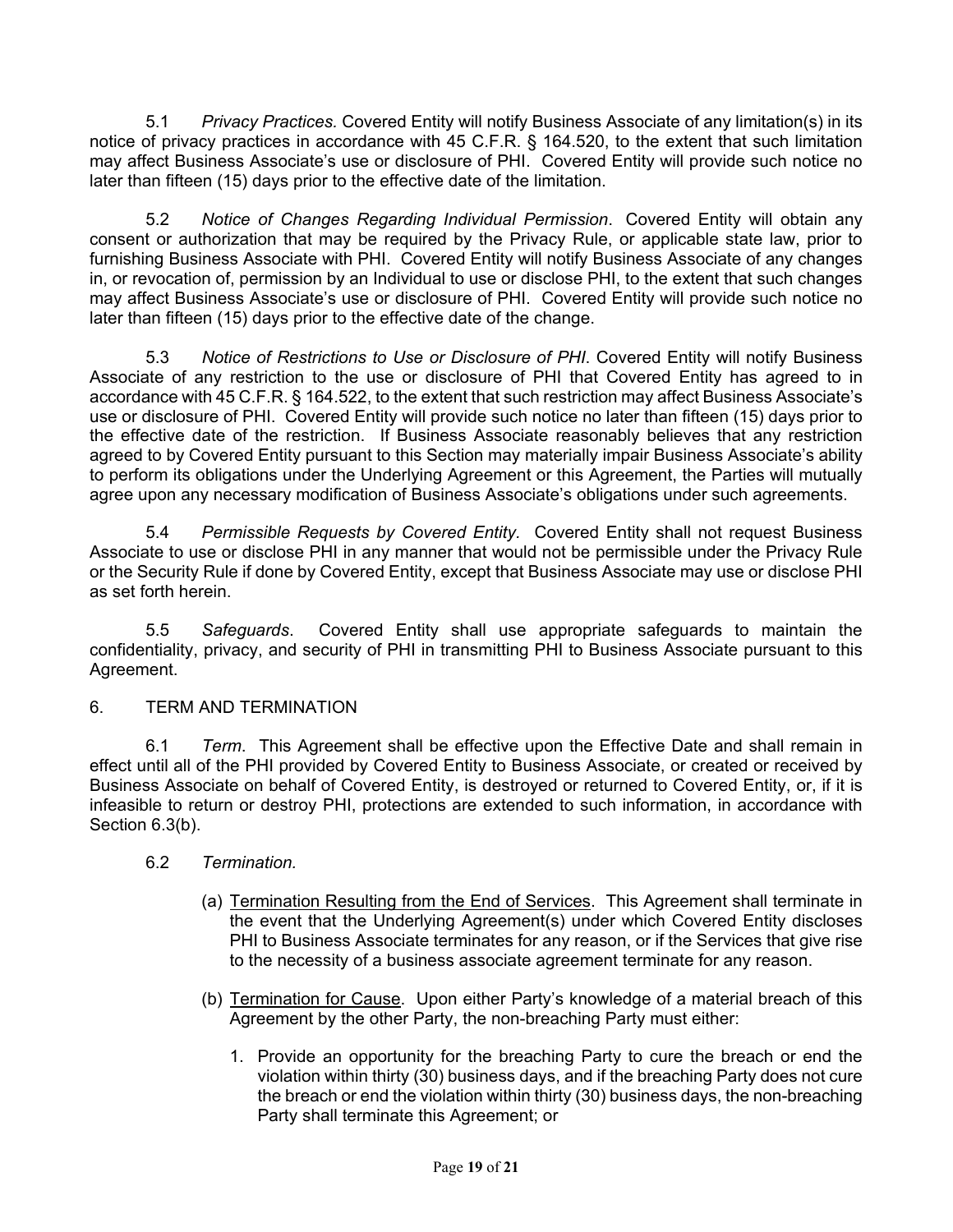- 2. Immediately terminate this Agreement if cure is not possible.
- 6.3 *Return or Destruction of PHI*.
	- (a) Except as provided in paragraph (b) of this Section, upon termination of this Agreement for any reason, Business Associate shall return or destroy all PHI received from Covered Entity, or created or received by Business Associate on behalf of Covered Entity, that Business Associate still maintains in any form. This provision shall also apply to PHI that is in the possession of Subcontractors of Business Associate. Business Associate shall retain no copies of the PHI.
	- (b) In the event that Business Associate determines that returning or destroying the PHI is infeasible, Business Associate and its Subcontractors shall extend the protections of this Agreement to such PHI and limit further uses and disclosures of such PHI to those purposes that make the return or destruction infeasible, for so long as Business Associate and/or its Subcontractors maintain such PHI.

## 7. MISCELLANEOUS

7.1 *Regulatory References.* A reference in this Agreement to a section in the Privacy Rule, the Security Rule, HIPAA, or ARRA, or any other reference to a law or regulation, means the section or law as in effect as of the date of this Agreement or as subsequently amended.

7.2 *Amendment*. The Parties agree to take such action as is necessary to amend this Agreement from time to time to comply with the requirements of the Privacy Rule, the Security Rule, HIPAA, and ARRA.

7.3 *Survival*. The respective rights and obligations of Business Associate under Section 6.3 of this Agreement shall survive the termination of this Agreement.

7.4 *Interpretation*. Any ambiguity in this Agreement shall be resolved in favor of a meaning that permits compliance with the Privacy Rule, the Security Rule, HIPAA, and ARRA.

7.5 *Relationship to Other Agreement Provisions.* In the event that a provision of this Agreement is contrary to a provision of an Underlying Agreement or Agreements under which Covered Entity discloses PHI to Business Associate, the provision of this Agreement shall control. Otherwise, this Agreement shall be construed under, and in accordance with, the terms of such Underlying Agreement or Agreements between the Parties.

7.6 *Prior Business Associate Agreements*. Consistent with Section 7.5, this Agreement shall supersede any and all prior business associate agreement(s), or terms of other agreements addressing the privacy and security of PHI, between the Parties.

7.7 *No Third Party Beneficiaries*. Nothing express or implied in this Agreement is intended to confer, nor shall anything herein confer, upon any person other than Covered Entity or Business Associate any rights, remedies, obligations, or liabilities whatsoever.

7.8 *Modification of Agreement.* No alteration, amendment, or modification of the terms of this Agreement shall be valid or effective unless in writing and signed by Business Associate and Covered Entity.

7.9 *Relationship of Parties*. Business Associate, in furnishing services to Covered Entity, is acting as an independent contractor, and Business Associate has the sole right and obligation to